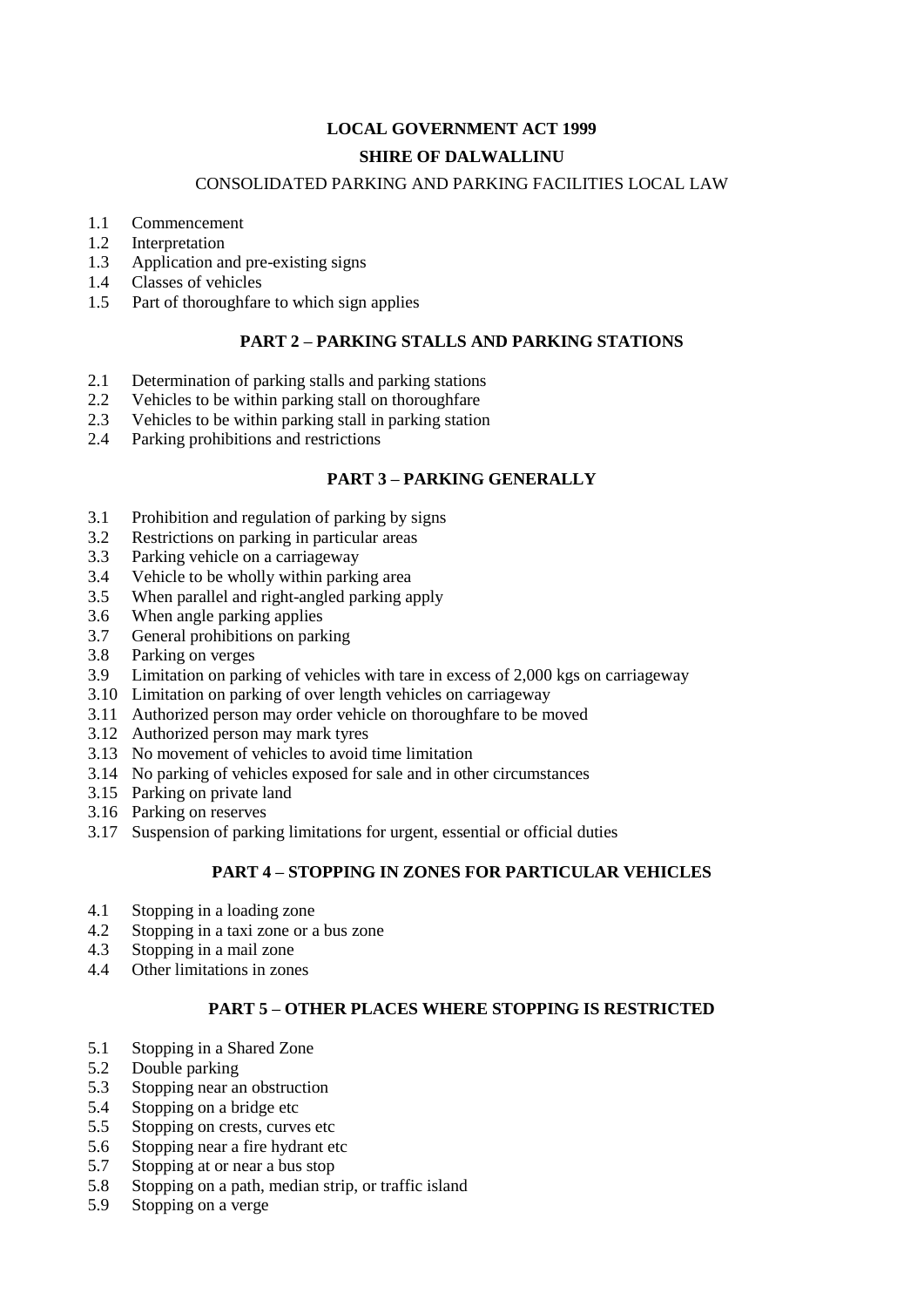- 5.10 Obstructing access to and from a path, driveway, etc
- 5.11 Stopping near a letter box
- 5.12 Stopping on a carriageway heavy and long vehicles
- 5.13 Stopping on a carriageway with a bicycle parking sign
- 5.14 Stopping on a carriageway with motor cycle parking sign
- 5.15 Stopping in a parking stall for people with disabilities

#### **PART 6 - MISCELLANEOUS**

- 6.1 Removal of notices on vehicle
- 6.2 Unauthorized signs and defacing of signs
- 6.3 Signs must be complied with
- 6.4 General provisions about signs
- 6.5 Special purpose and emergency vehicles
- 6.6 Vehicles not to obstruct a public place

#### **PART 7 - PENALTIES**

- 7.1 Offences and penalties
- 7.2 Averment on complaint as to clause 1.4(2) agreement
- 7.3 Form of notices

#### **SCHEDULE 1 - PARKING REGION**

## **SCHEDULE 2 - PRESCRIBED OFFENCES**

**SCHEDULE 3 - FORM 1 FORM 2 FORM 3 FORM 4**

## **SCHEDULE 4 - DEEMED PARKING STATIONS**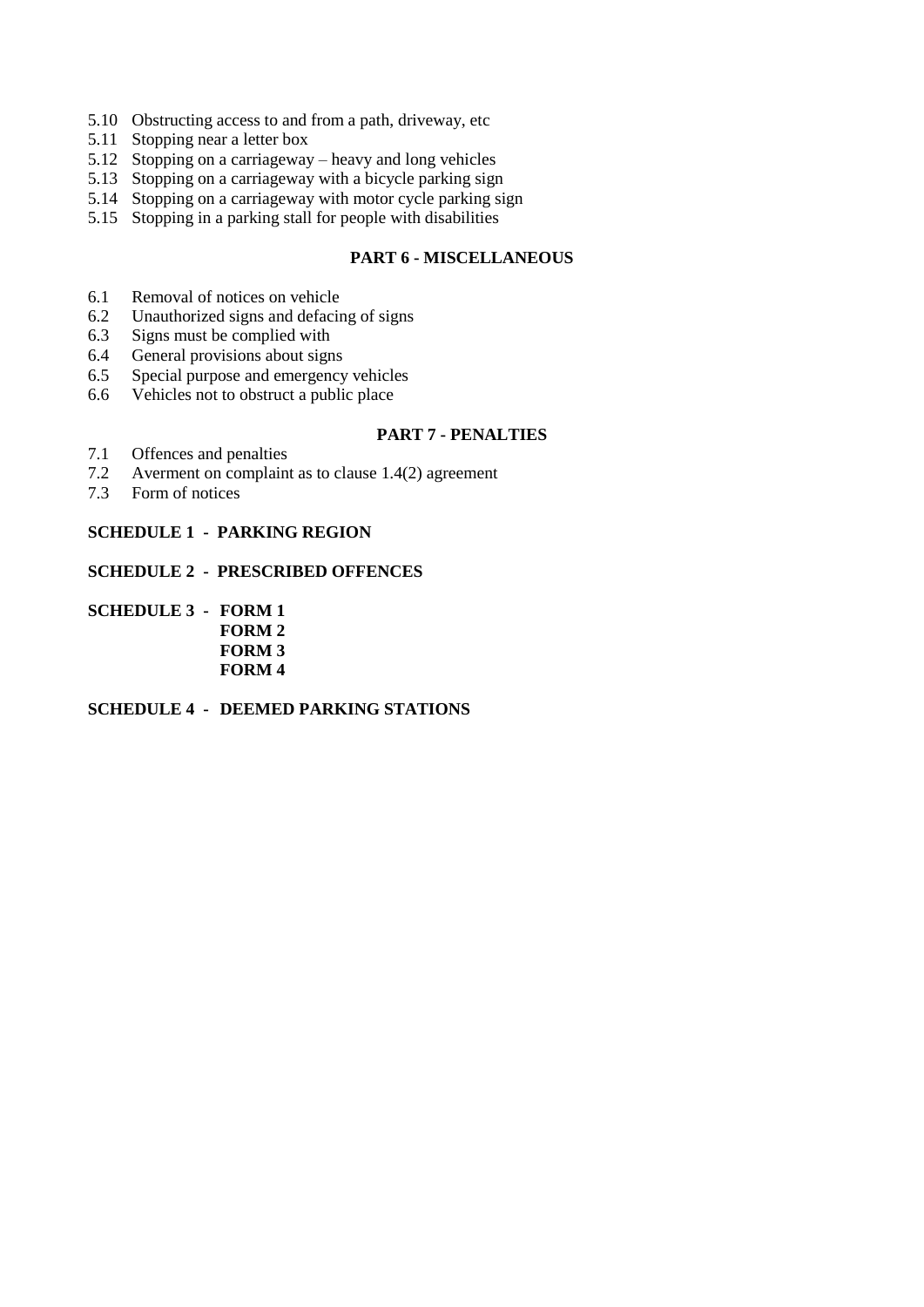# **LOCAL GOVERNMENT ACT 1995 SHIRE OF DALWALLINU PARKING AND PARKING FACILITIES LOCAL LAW**

Under the powers conferred by the *Local Government Act 1995* and under all other powers, the Council of the Shire of Dalwallinu resolved to make the following Local Law on the 21st day of September 1999.

## **PART 1 - DEFINITION AND OPERATION**

#### **1.1 Commencement**

This Local Law will come into operation on the fourteenth day after the day on which it is published in the Government Gazette.

#### **1.2 Interpretation**

(1) In this Local Law unless the context otherwise requires:

"Act" means the *Local Government Act 1995*;

'ACROD sticker' has the meaning given to it by the Code;

"Authorized Person" means a person authorized by the local government under section 9.10 of the Act, to perform any of the functions of an Authorized Person under this Local Law;

"authorized vehicle" means a vehicle authorized by the local government, Chief Executive Officer, Authorized Person or by any written law to park on a thoroughfare or parking facility;

'bicycle' has the meaning given to it by the Code;

"bus" means an omnibus as defined by the Road Traffic Act;

"bus embayment" has the meaning given to it in the Code;

"caravan" means a vehicle that is fitted or designed to allow human habitation and which is drawn by another vehicle, or which is capable of self-propulsion;

"carriageway" means a portion of thoroughfare that is improved, designed or ordinarily used for vehicles and includes the shoulders and areas including embayments at the side or centre of the carriageway, used for the parking of vehicles; and where a thoroughfare has two or more of those portions divided by a median strip, the expression means each of those portions, separately;

"centre" in relation to a carriageway, means a line or a series of lines, marks or other indications placed at, or near, the middle of the carriageway or, in the absence of any such lines, marks or other indications, the middle of the main travelled portion of the carriageway;

"children's crossing" has the meaning given to it in the Code;

"CEO" means the Chief Executive Officer of the local government;

"Code" means the *Road Traffic Code 2000*;

"commercial vehicle" means a motor vehicle constructed for the conveyance of goods or merchandise, or for the conveyance of materials used in any trade, business, industry or work whatsoever, other than a motor vehicle for the conveyance of passengers, and includes any motor vehicle that is designed primarily for the carriage of persons, but which has been fitted or adapted for the conveyance of the goods, merchandise or materials referred to, and is in fact used for that purpose;

"district" means the district of the local government;

"driver" means any person driving or in control of a vehicle;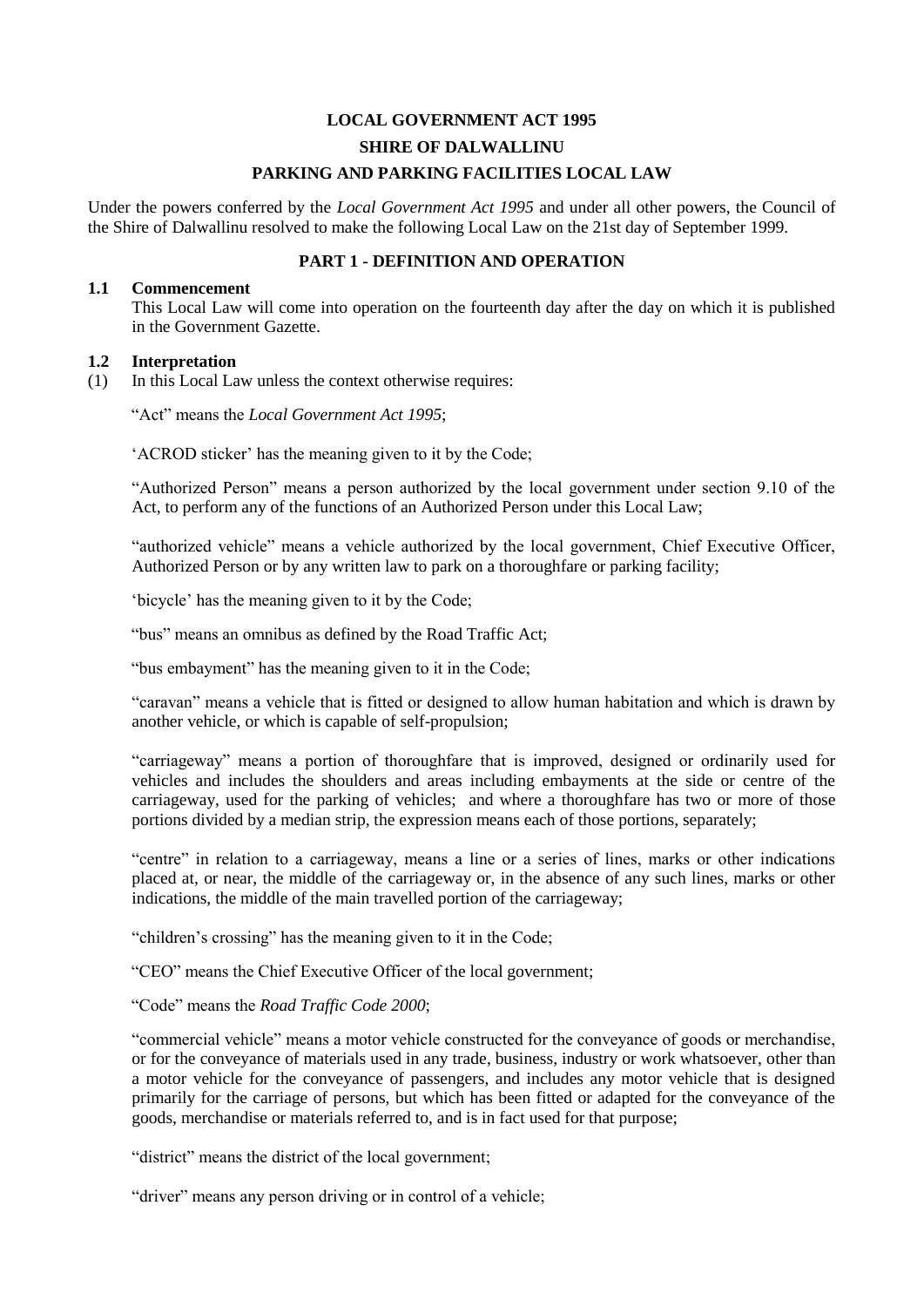"emergency vehicle" has the meaning given to it in the Code;

'footpath' has the meaning given to it by the Code;

"Loading Zone" means a parking stall which is set aside for use by commercial vehicles if there is a sign referable to that stall marked 'Loading Zone';

"local government" means the Shire of Dalwallinu;

"median strip" has the meaning given to it in the Code;

'motorcycle' has the meaning given to it by the Code;

"motor vehicle" means a self-propelled vehicle that is not operated on rails; and the expression includes a trailer, semi-trailer or caravan while attached to a motor vehicle, but does not include a power assisted pedal cycle;

'no parking area' has the meaning given to it by the Code;

'no parking sign' means a sign with the words 'no parking' in red letters on a white background, or the letter 'P' within a red annulus and a red diagonal line across it on a white background;

'no stopping area' has the meaning given to it by the Code;

'no stopping sign' means a sign with the words 'no stopping' or 'no standing' in red letters on a white background or the letter 'S' within a red annulus and a red diagonal line across it on a white background;

"occupier" has the meaning given to it in the Act;

"owner" where used in relation to a vehicle, means a person who is the registered holder of the requisite vehicle licence under the Road Traffic Act in respect of that vehicle, or if the vehicle is not licensed under that Act, the person who owns the vehicle or is entitled to its possession; and where used in relation to land has the meaning given to it by the Act;

"park", in relation to a vehicle, means to permit a vehicle, whether occupied or not by any person, to remain stationary for any period of time except for the purpose of –

- (a) avoiding conflict with other traffic; or
- (b) complying with the provisions of any law when the vehicle is being driven;
- (c) taking up or setting down persons or goods *(maximum of 2 minutes)*;

'parking area' has the meaning given to it by the Code;

"parking facilities" includes land, buildings, shelters, parking stalls and other facilities open to the public generally for the parking of vehicles, and signs, notices and facilities used in connection with the parking of vehicles;

"parking region" means the area described in the First Schedule;

"parking stall" means a section or part of a thoroughfare or of a parking station which is marked or defined by painted lines, metallic studs, coloured bricks or pavers or similar devices for the purpose of indicating where a vehicle may be parked,

"parking station" means any land, or structure provided for the purpose of accommodating vehicles; "pedestrian crossing" has the meaning given to it in the Code;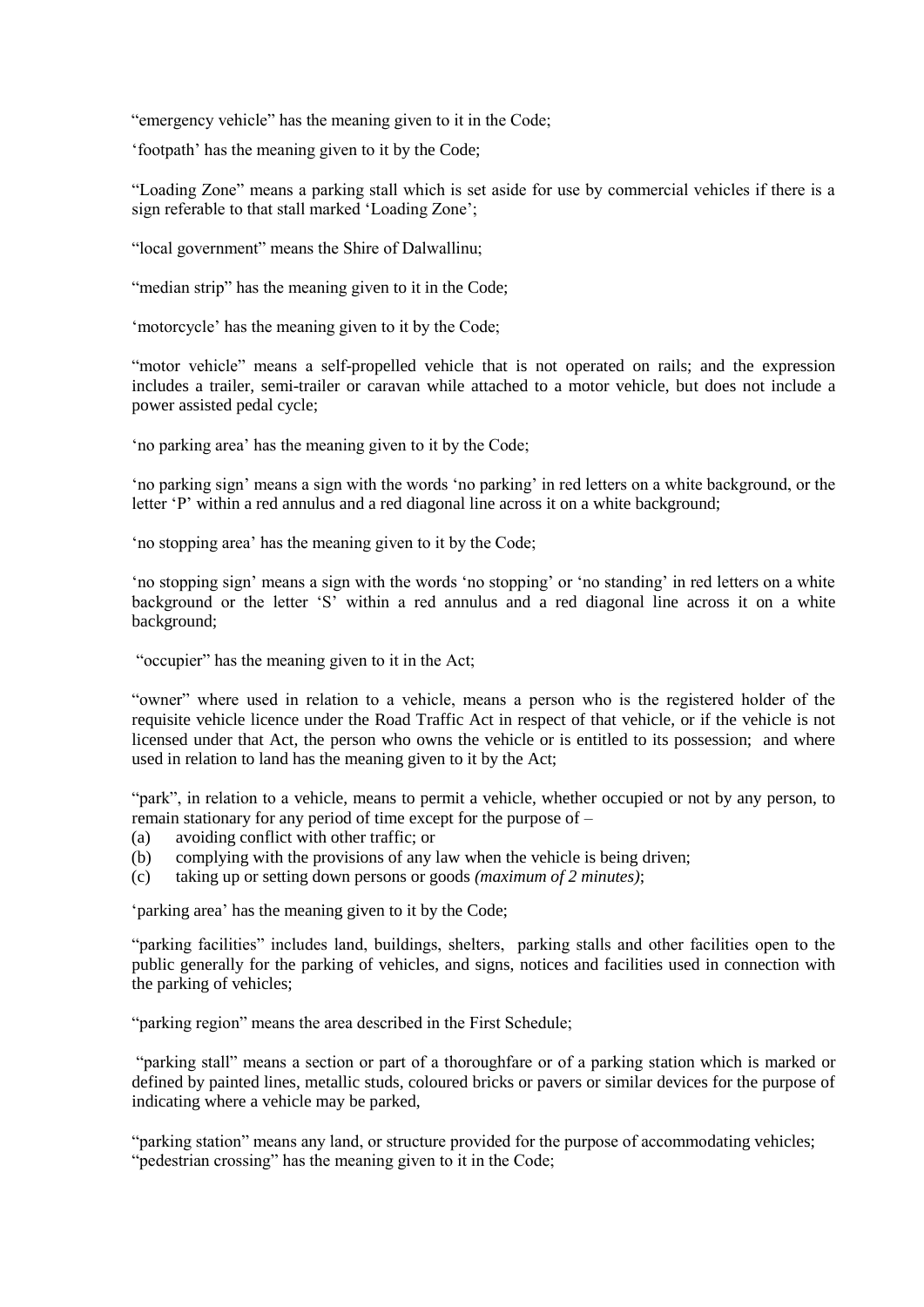"public place" means any place to which the public has access whether or not that place is on private property;

"reserve" means any land –

- (a) which belongs to the local government;
- (b) of which the local government is the management body under the *Land Administration Act 1997*; or
- (c) which is an "otherwise unvested facility" within section 3.53 of the Act;

"Road Traffic Act" means the *Road Traffic Act 1974*;

"Schedule" means a Schedule to this Local Law;

'shared zone' has the meaning given to it by the Code;

"sign" includes a traffic sign, inscription, mark, structure or device approved by the local government on which may be shown words, numbers, expressions or symbols, and which is placed on or near a thoroughfare or within a parking station or reserve for the purpose of prohibiting, regulating, guiding, directing or restricting the parking of vehicles;

"special purpose vehicle" means a public utility service truck, a tow truck, a vehicle being used for official duties by a member of the Police Service, a motor breakdown service vehicle or a vehicle being used by a government authority or a local government in connection with its functions, but does not include an emergency vehicle;

'stop' in relation to a vehicle means to stop a vehicle and permit it to remain stationary, except for the purposes of avoiding conflict with other traffic or of complying with the provisions of any law;

"symbol" includes any symbol specified by Australian Standard 1742.11-1999 and any symbol specified from time to time by Standards Australia for use in the regulation of parking and any reference to the wording of any sign in this Local Law shall be also deemed to include a reference to the corresponding symbol;

'taxi' means a taxi within the meaning of the Taxi Act 1994 or a taxi-car in section 47Z of the Transport Co-ordination Act 1966;

"thoroughfare" has the meaning given to it in the Act;

"trailer" means any vehicle without motive power of its own, designed for attachment to a motor vehicle for the purpose of being towed, but does not include the rear portion of an articulated vehicle, or a side car;

'vehicle' has the meaning given to it by the Code; and

"verge" means the portion of a thoroughfare which lies between the boundary of a carriageway and the adjacent property line but does not include a footpath.

- (2) For the purposes of the application of the definitions "no parking area" and "parking area" an arrow inscribed on a traffic sign erected at an angle to the boundary of the carriageway is deemed to be pointing in the direction in which it would point, if the signs were turned at an angle of less than 90 degrees until parallel with the boundary.
- (3) Unless the context otherwise requires, where a term is used, but not defined, in this Local Law, and that term is defined in the Road Traffic Act or in the Code, then the term shall have the meaning given to it in that Act or the Code.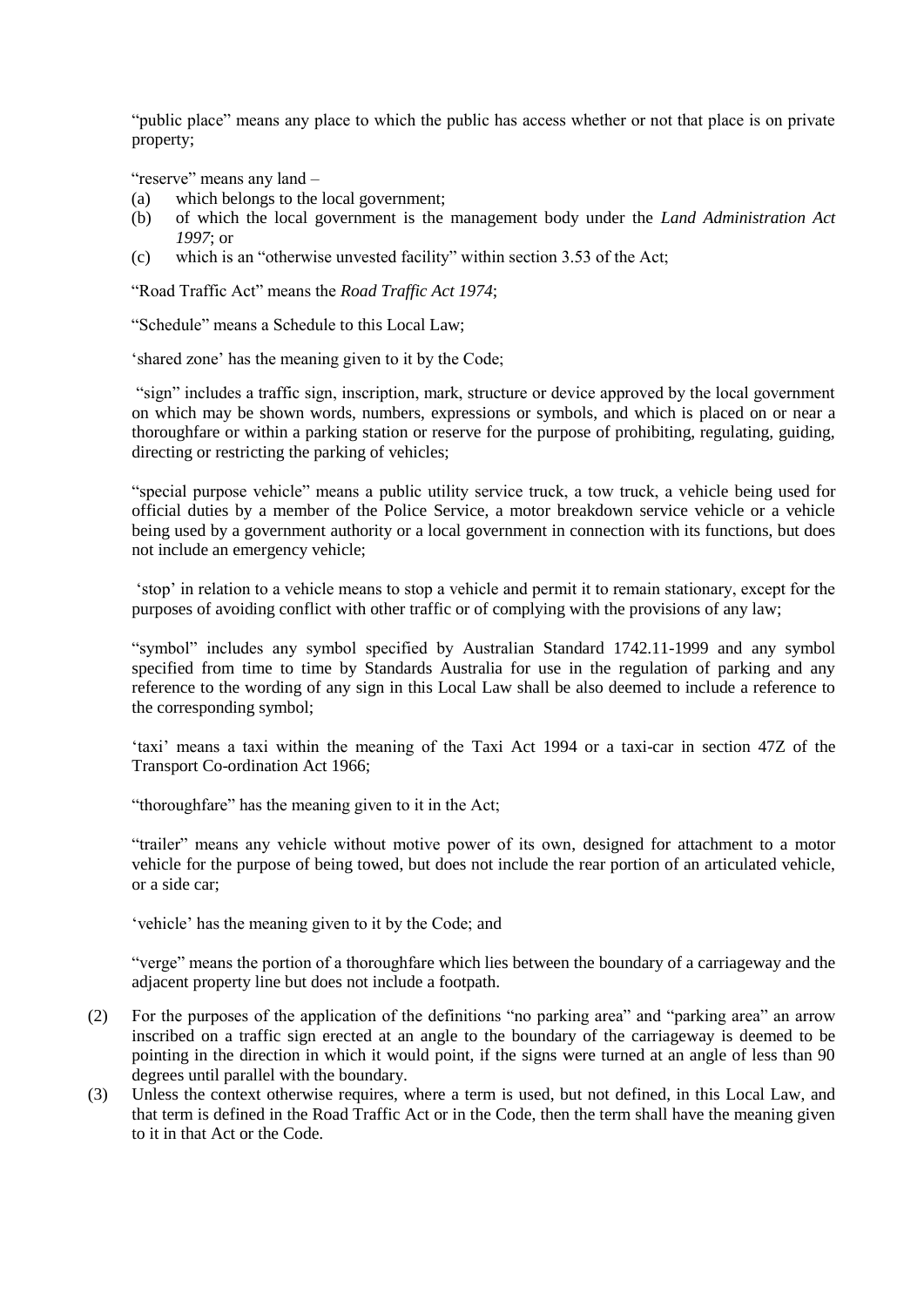## **1.3 Application and pre-existing signs**

- (1) Subject to subclause (2), this Local Law applies to the parking region.
- (2) This Local Law does not apply to a parking facility or a parking station that is not occupied by the local government, unless the local government and the owner or occupier of that facility or station have agreed in writing that this Local Law will apply to that facility or station.
- (3) The agreement referred to in subclause (2) may be made on such terms and conditions as the parties may agree.
- (4) Where a parking facility or a parking station is identified in the Fourth Schedule, then the facility or station shall be deemed to be a parking station to which this Local law applies and it shall not be necessary to prove that it is the subject of an agreement referred to in subclause (2).
- $(5)$  A sign that -
	- (a) was erected by the local government or the Commissioner of Main Roads prior to the coming into operation of this Local Law; and
	- (b) relates to the parking of vehicles within the parking region,

shall be deemed for the purposes of this Local Law to have been erected by the local government under the authority of this Local Law.

- (6) An inscription or symbol on a sign referred to in subclause (5) operates and has effect according to its tenor, and where the inscription or symbol relates to the standing of vehicles, it shall be deemed for the purposes of this Local Law to operate and have effect as if it related to the parking of vehicles;
- (7) The provisions of Parts (2), (3), (4) and (5) do not apply to a bicycle parked at a bicycle rail or bicycle rack.

## **1.4 Classes of vehicles**

For the purpose of this Local Law, vehicles are divided into classes as follows -

- (a) buses;
- (b) commercial vehicles;
- (c) motorcycles and bicycles;
- (d) taxis; and
- (e) all other vehicles.

## **1.5 Part of thoroughfare to which sign applies**

Where under this Local Law the parking of vehicles in a thoroughfare is controlled by a sign, the sign shall be read as applying to that part of the thoroughfare which -

- (a) lies beyond the sign;
- (b) lies between the sign and the next sign beyond that sign; and
- (c) is on that side of the thoroughfare nearest to the sign.

## **PART 2 - PARKING STALLS AND PARKING STATIONS**

#### **2.1 Determination of parking stalls and parking stations**

The local government may by resolution constitute, determine and vary and also indicate by signs -

- (a) parking stalls;
- (b) parking stations;
- (c) permitted time and conditions of parking in parking stalls and parking stations which may vary with the locality;
- (d) permitted classes of vehicles which may park in parking stalls and parking stations;
- (e) permitted classes of persons who may park in specified parking stalls or parking stations; and
- (f) the manner of parking in parking stalls and parking stations.

#### **2.2 Vehicles to be within parking stall on thoroughfare**

- (1) Subject to subclause (2), a person shall not park a vehicle in a parking stall in a thoroughfare otherwise than -
	- (a) parallel to and as close to the kerb as is practicable;
	- (b) wholly within the stall; and
	- (c) headed in the direction of the movement of traffic on the side of the thoroughfare in which the stall is situated.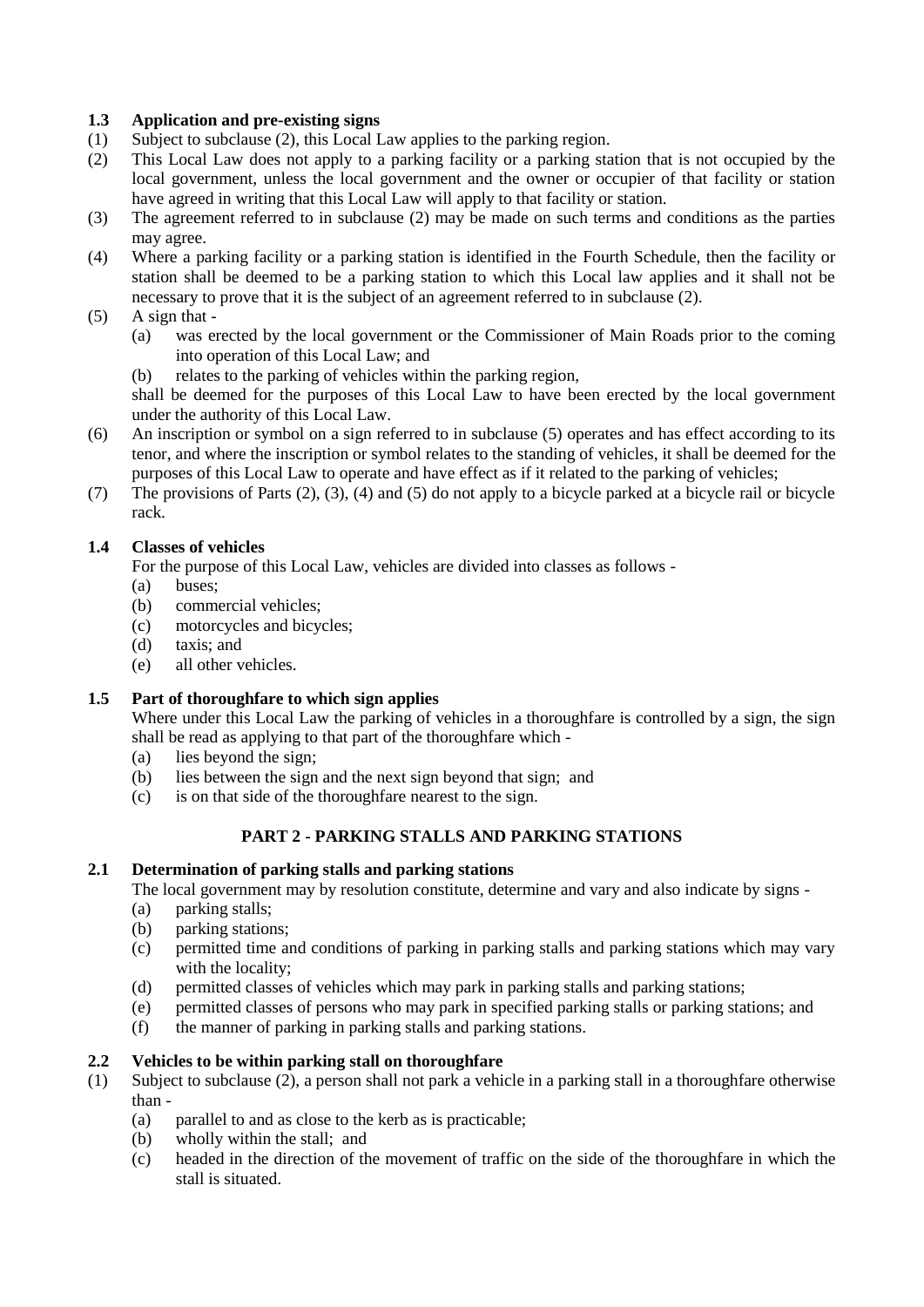(2) Where a parking stall in a thoroughfare is set out otherwise than parallel to the kerb, then a person must park a vehicle in that stall wholly within it.

## **2.3 Vehicles to be within parking stall in parking station**

Unless otherwise directed by an Authorized Person, a person shall not park a vehicle in a parking station otherwise than wholly within a parking stall.

#### **2.4 Parking prohibitions and restrictions**

- (1) A person shall not
	- (a) park a vehicle so as to obstruct an entrance to, or an exit from a parking station, or an access way within a parking station;
	- (b) except with the permission of the local government or an Authorized Person park a vehicle on any part of a parking station contrary to a sign referable to that part;
	- (c) permit a vehicle to park on any part of a parking station, if an Authorized Person directs the driver of such vehicle to move the vehicle; or
	- (d) park or attempt to park a vehicle in a parking stall in which another vehicle is parked but this paragraph does not prevent the parking of a motorcycle and a bicycle together in a stall marked  $\cdot W/C$ ", if the bicycle is parked in accordance with subclause (2).
- (2) No person shall park any bicycle
	- (a) in a parking stall other than in a stall marked "M/C"; and
	- (b) in such stall other than against the kerb.
- (3) Notwithstanding the provisions of subclause (1)(b) a driver may park a vehicle in a permissive parking stall or station (except in a parking area for people with disabilities) for twice the length of time allowed, provided that:
	- (a) the driver's vehicle displays an ACROD sticker; and
	- (b) a person with disabilities to which that ACROD sticker relates is either the driver of or a passenger in the vehicle.

## **PART 3 - PARKING GENERALLY**

## **3.1 Prohibition and regulation of parking by signs**

The local government may by resolution prohibit or regulate by signs or otherwise the parking of any vehicle or class of vehicles in any part of the parking region but must do so consistently with the provisions of this Local Law.

#### **3.2 Restrictions on parking in particular areas**

- (1) Subject to subclause (2), a person shall not park a vehicle in a thoroughfare or part of a thoroughfare, or part of a parking station:
	- (a) if by a sign it is set apart for the parking of vehicles of a different class;
	- (b) if by a sign it is set apart for the parking of vehicles by persons of a different class; or
	- (c) during any period when the parking of vehicles is prohibited by a sign.
- (2) (a) This subclause applies to a driver if:
	- (i) the driver's vehicle displays an ACROD sticker; and
	- (ii) a disabled person to which the ACROD sticker relates is either the driver of the vehicle or a passenger in the vehicle.
	- (b) The driver may park a vehicle in a thoroughfare or a part of a thoroughfare or part of a parking station, except in a thoroughfare or a part of a thoroughfare or part of a parking station to which a disabled parking sign relates for twice the period indicated on the sign.
- (3) A person shall not park a vehicle:
	- (a) in a no parking area;
		- (b) in a parking area, except in accordance with both the signs associated with the parking area and with this Local Law;
		- (c) in a stall marked 'M/C' unless it is a motorcycle without a sidecar or a trailer, or it is a bicycle.
- (4) A person shall not park a motorcycle without a sidecar or a trailer, or a bicycle in a parking stall unless the stall is marked 'M/C'.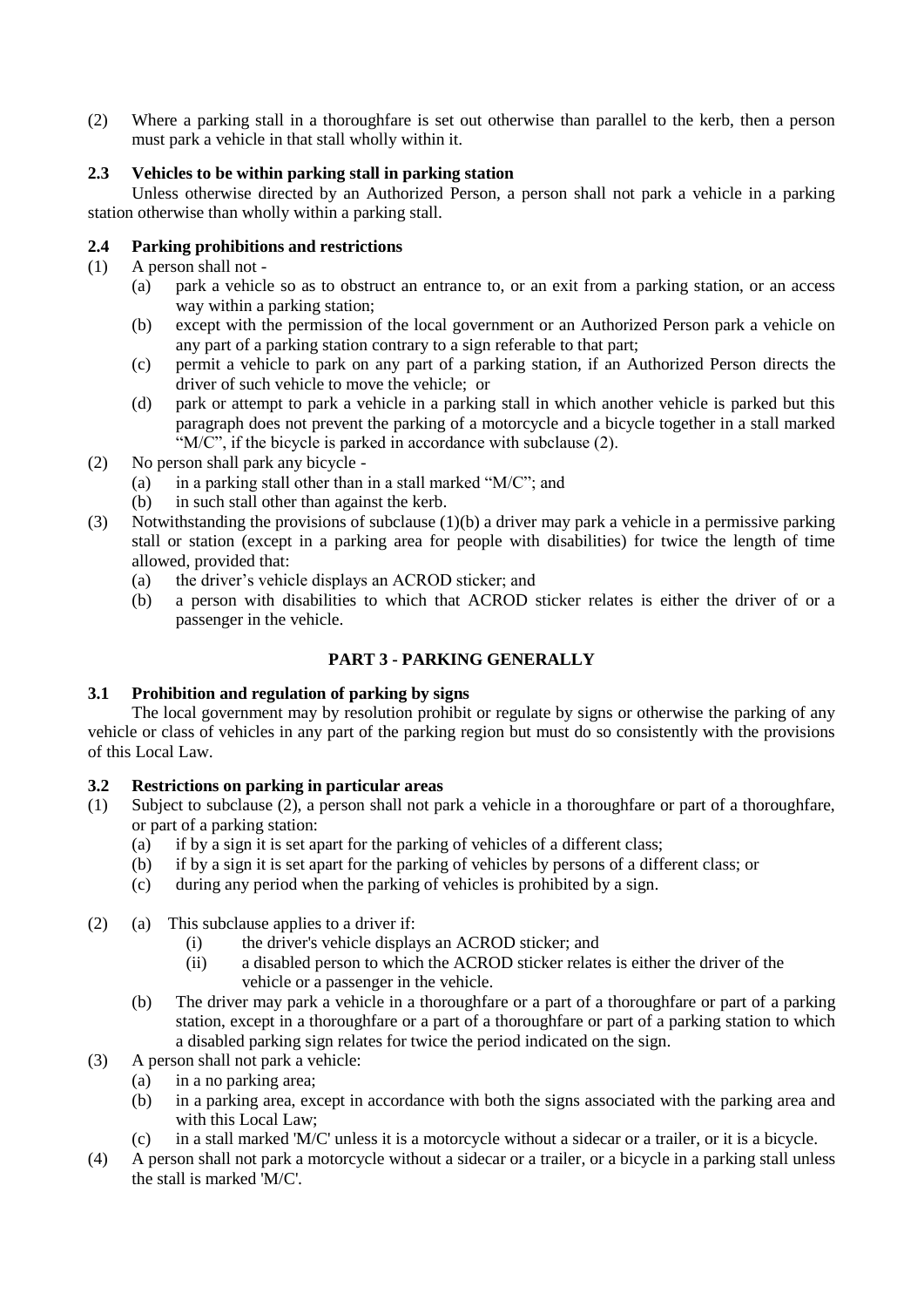(5) A person shall not, without the prior permission of the local government, the CEO, or an Authorized Person, park a vehicle in an area designated by a sign stating 'Authorized Vehicles Only'."

## **3.3 Parking vehicle on a carriageway**

A person parking a vehicle on a carriageway shall park it -

- (a) in the case of a two-way carriageway, so that it is as near as practicable to and parallel with, the left boundary of the carriageway and headed in the direction of the movement of traffic on the side of the thoroughfare on which the vehicle is parked;
- (b) in the case of a one-way carriageway, so that it is as near as practicable to and parallel with either boundary of the carriageway and headed in the direction of the movement of traffic on the side of the thoroughfare on which the vehicle is parked;
- (c) so that at least 3 metres of the width of the carriageway lies between the vehicle and the farther boundary of the carriageway, or between the vehicle and a vehicle parked on the farther side of the carriageway;
- (d) so that it is not less than 1.2 metres from any other vehicle, except a motorcycle without a trailer, or a bicycle parked in accordance with this Local Law;
- (e) so that it does not obstruct any vehicle on the carriageway; and
- (f) so that it is entirely within the confines of any parking stall marked on the carriageway.

#### **3.4 Vehicle to be wholly within parking area**

A person shall not park a vehicle partly within and partly outside a parking area.

## **3.5 When parallel and right-angled parking apply**

Where a traffic sign associated with a parking area is not inscribed with the words "angle parking" (or with an equivalent symbol depicting this purpose), then unless a sign associated with the parking area indicates or marks on the carriageway indicate that vehicles have to park in a different position where the parking area is -

- (a) adjacent to the boundary of a carriageway, a person parking a vehicle in the parking area shall park it as near as practicable to and parallel with that boundary; and
- (b) at or near the centre of the carriageway, a person parking a vehicle in that parking area shall park it at approximately right angles to the centre of the carriageway.

#### **3.6 When angle parking applies**

- (1) This clause does not apply to
	- (a) a passenger vehicle or a commercial vehicle with a mass including any load, of over three tonnes; or
	- (b) a person parking either a motor cycle without a trailer or a bicycle.
- (2) Where a sign associated with a parking area is inscribed with the words "angle parking" (or with an equivalent symbol depicting this purpose), a person parking a vehicle in the area shall park the vehicle at an angle of approximately 45 degrees to the centre of the carriageway unless otherwise indicated by the inscription on the parking sign or by marks on the carriageway.

#### **3.7 General prohibitions on parking**

- (1) (a) This clause does not apply to a vehicle parked in a metered space or a parking stall nor to a bicycle in a bicycle rack.
	- (b) Paragraphs (c), (e) and (g) of subclause (2) do not apply to a vehicle which parks in a bus embayment.
- (2) A person shall not park a vehicle so that any portion of the vehicle is
	- (a) between any other stationary vehicles and the centre of the carriageway;
	- (b) on or adjacent to a median strip;
	- (c) obstructing a right of way, private drive or carriageway or so close as to deny a vehicle reasonable access to or egress from the right of way, private drive or carriageway;
	- (d) alongside or opposite any excavation, works, hoarding, scaffolding or obstruction on the carriageway, if the vehicle would obstruct traffic;
	- (e) on or within 10 metres of any portion of a carriageway bounded by a traffic island;
	- (f) on any footpath or pedestrian crossing;
	- (g) on a bridge or other elevated structure or within a tunnel or underpass;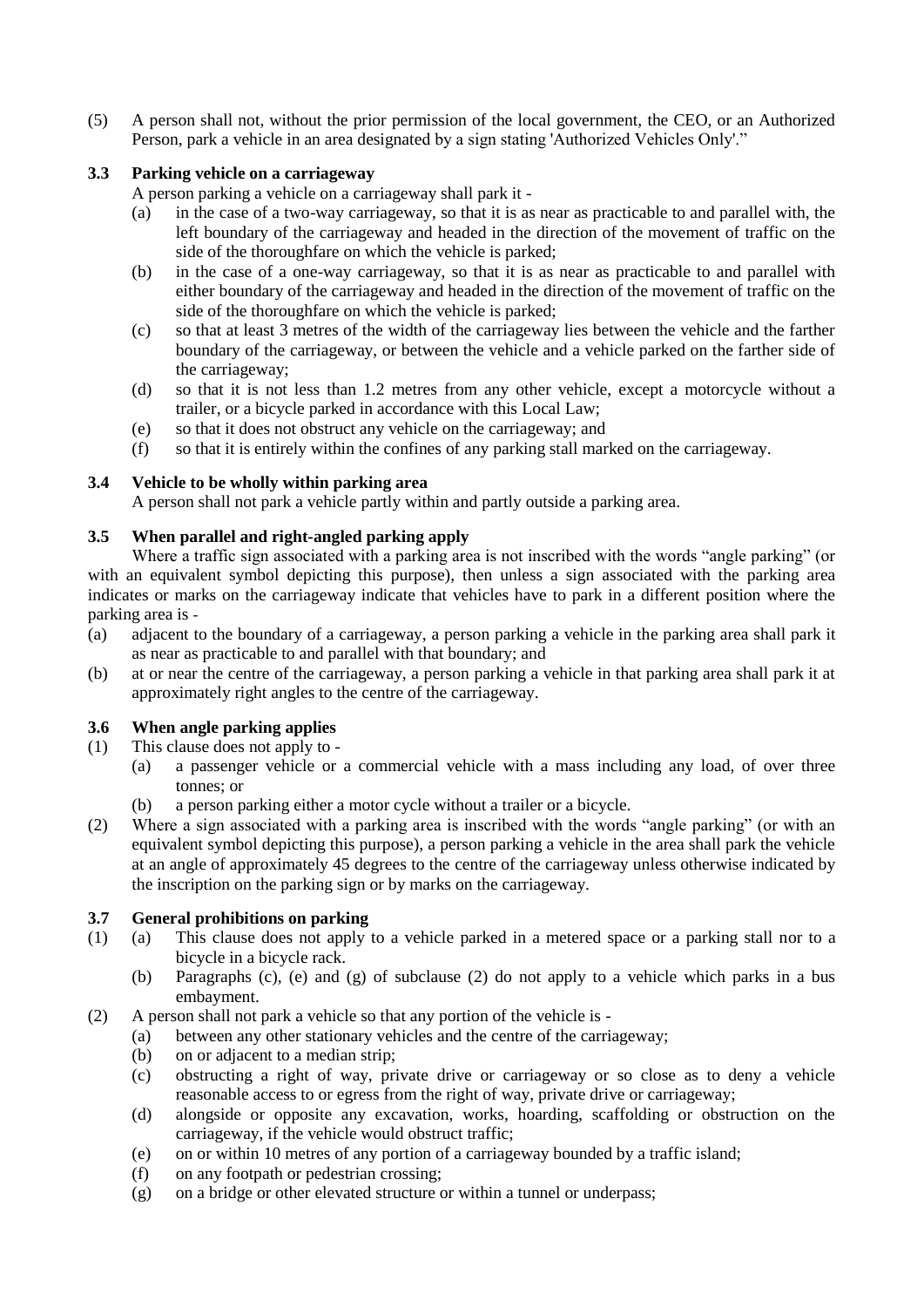- (h) between the boundaries of a carriageway and any double longitudinal line consisting of two continuous lines or between a double longitudinal line consisting of a continuous line and a broken or dotted line and the boundary of a carriageway nearer to the continuous line, unless there is a distance of at least 3 metres clear between the vehicle and the double longitudinal line;
- (i) on an intersection, except adjacent to a carriageway boundary that is not broken by an intersecting carriageway;
- (j) within 1 metre of a fire hydrant or fire plug, or of any sign or mark indicating the existence of a fire hydrant or fire plug;
- (k) within 3 metres of a public letter pillar box, unless the vehicle is being used for the purposes of collecting postal articles from the pillar box; or
- (l) within 10 metres of the nearer property line of any thoroughfare intersecting the thoroughfare on the side on which the vehicle is parked, unless a sign or markings on the carriageway indicate otherwise.
- (3) A person shall not park a vehicle so that any portion of the vehicle is within 10 metres of the departure side of -
	- (a) a sign inscribed with the words "Bus Stop" or "Hail Bus Here" (or with equivalent symbols depicting these purposes) unless the vehicle is a bus stopped to take up or set down passengers;
	- (b) a children's crossing established on a two-way carriageway; or
	- (c) the nearest rail of a railway level crossing.
- (4) A person shall not park a vehicle so that any portion of the vehicle is within 20 metres of the approach side of -
	- (a) a sign inscribed with the words "Bus Stop" or "Hail Bus Here" (or with equivalent symbols depicting these purposes) unless the vehicle is a bus stopped to take up or set down passengers;
	- (b) a pedestrian crossing or children's crossing; or
	- (c) the nearest rail of a railway level crossing.

## **3.8 Parking on verges**

- (1) This clause does not apply to a commercial vehicle when it is being loaded or unloaded with reasonable expedition with goods, merchandise or materials, collected from or delivered to the premises adjacent to the portion of the verge on which the commercial vehicle is parked, but the commercial vehicle, by parking on the verge must not obstruct the passage of any vehicle or person.
- (2) A person shall not park a
	- (a) commercial vehicle or bus so that any portion of it is on the verge; or
	- (b) vehicle so that any portion of that vehicle is on a verge during any period when the parking of vehicles on that verge is prohibited by a sign adjacent and referable to that verge.
- (3) Subject to subclause (2), a person shall not park a vehicle if any portion of the vehicle is on the verge unless he or she is the owner or occupier of the premises adjacent to that verge, or is a person authorized by the occupier of those premises to do so.

#### **3.9 Limitation on parking of vehicles with tare in excess of 2,000 kgs on carriageway**

A person shall not park a vehicle having a tare in excess of 2,000 kgs on a carriageway for more than two hours consecutively.

#### **3.10 Limitation on parking of over length vehicles on carriageway**

A person shall not park a vehicle or any combination of vehicles that together with anything in or on that vehicle is more than 8 metres in length, on a carriageway for more than two hours consecutively.

#### **3.11 Authorized person may order vehicle on thoroughfare to be moved**

The driver of a vehicle shall not park that vehicle on any part of a thoroughfare in contravention of this Local Law after an Authorized Person has directed the driver to move it.

#### **3.12 Authorized person may mark tyres**

- (1) An Authorized Person may mark the tyres of a vehicle parked in a parking facility with chalk or any other non-indelible substance for a purpose connected with or arising out of his or her duties or powers.
- (2) A person shall not remove a mark made by an Authorized Person so that the purpose of the affixing of such a mark is defeated or likely to be defeated.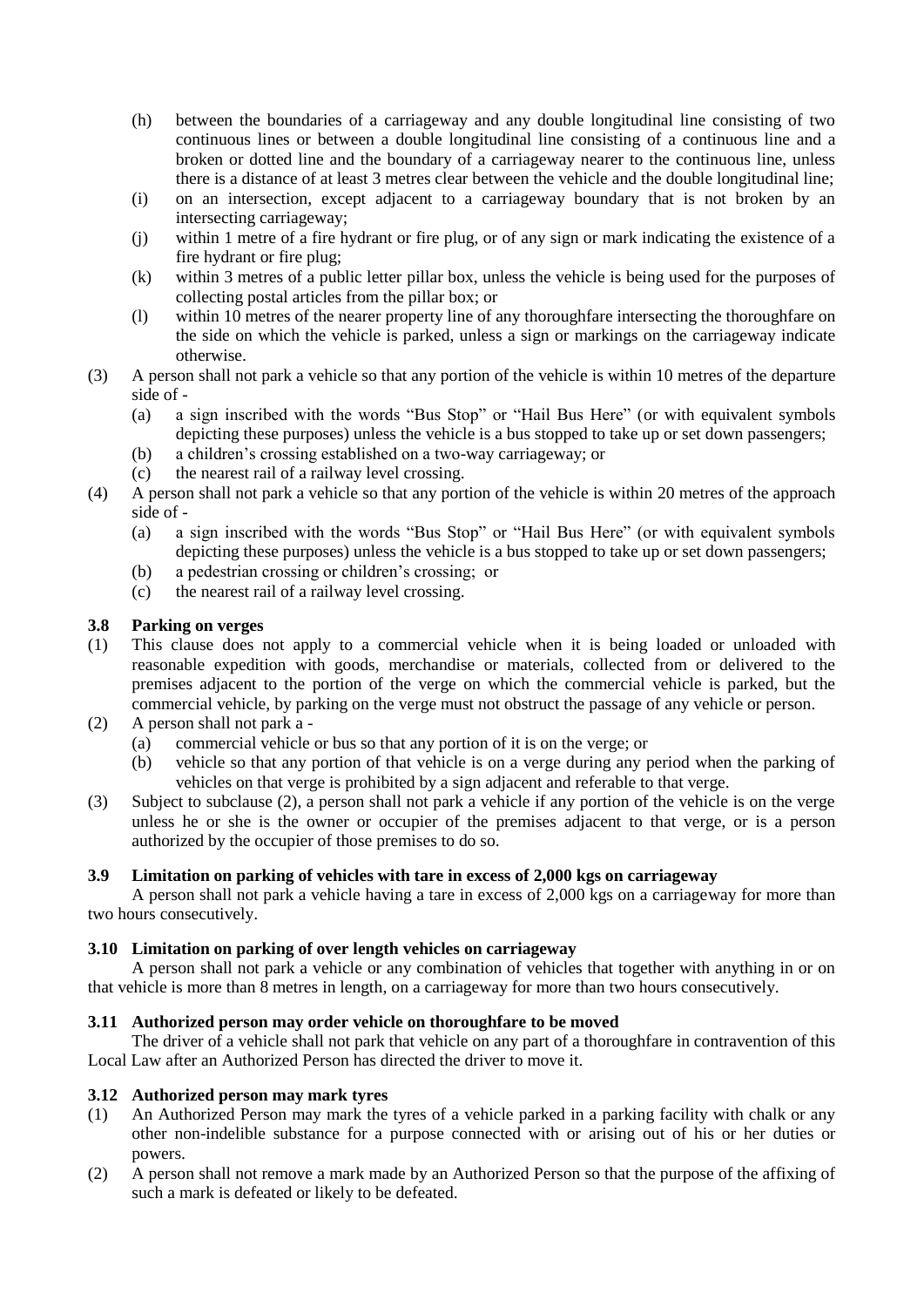## **3.13 No movement of vehicles to avoid time limitation**

- (1) Where the parking of vehicles in a parking facility is permitted for a limited time, a person shall not move a vehicle within the parking facility so that the total time of parking exceeds the maximum time allowed for parking in the parking facility.
- (2) Where the parking of vehicles in a thoroughfare is permitted for a limited time, a person shall not move a vehicle along that thoroughfare so that the total time of parking exceeds the maximum time permitted, unless the vehicle has first been removed from the thoroughfare for at least two hours.

#### **3.14 No parking of vehicles exposed for sale and in other circumstances**

- A person shall not park a vehicle on any portion of a thoroughfare -
- (a) for the purpose of exposing it for sale;
- (b) if that vehicle is not licensed under the Road Traffic Act;
- (c) if that vehicle is a trailer or a caravan unattached to a motor vehicle; or
- (d) for the purpose of effecting repairs to it, other than the minimum repairs necessary to enable the vehicle to be moved to a place other than a thoroughfare.

#### **3.15 Parking on private land**

- (1) In this clause a reference to "land" does not include land
	- (a) which belongs to the local government;
	- (b) of which the local government is the management body under the *Land Administration Act 1997*;
	- (c) which is an "otherwise unvested facility" within section 3.53 of the Act;
	- (d) which is the subject of an agreement referred to in clause 1.4 (2); or
	- (e) which is identified in the Fourth Schedule.
- (2) A person shall not park a vehicle on land without the consent of the owner or occupier of the land on which the vehicle is parked.
- (3) Where the owner or occupier of the land, by a sign referable to that land or otherwise, consents to the parking of vehicles of a specified class or classes on the land for a limited period, a person shall not park a vehicle on the land otherwise than in accordance with the consent.

#### **3.16 Parking on reserves**

No person other than an employee of the local government in the course of his or her duties or a person authorized by the local government shall drive or park a vehicle upon or over any portion of a reserve other than upon an area specifically set aside for that purpose.

#### **3.17 Suspension of parking limitations for urgent, essential or official duties**

- (1) Where by a sign the parking of vehicles is permitted for a limited time on a portion of a thoroughfare or parking facility, the local government, the CEO or an Authorized Person may, subject to the Code, permit a person to park a vehicle in that portion of the thoroughfare or parking facility for longer than the permitted time in order that the person may carry out urgent, essential or official duties.
- (2) Where permission is granted under subclause (1), the local government, the CEO or an Authorized Person may prohibit the use by any other vehicle of that portion of the thoroughfare or parking facility to which the permission relates, for the duration of that permission.

#### **3.18 No stopping and no parking signs, and yellow edge lines**

## (1) No stopping

A driver shall not stop on a length of carriageway, or in an area, to which a 'no stopping' sign applies.

(2) No parking

A driver shall not stop on a length of carriageway or in an area to which a 'no parking' sign applies, unless the driver is-

- (a) dropping off, or picking up, passengers or goods;
- (b) does not leave the vehicle unattended; and
- (c) completes the dropping off, or picking up, of the passengers or goods within 2 minutes of stopping and drives on.

'unattended', in relation to a vehicle, means that the driver has left the vehicle so that the driver is more than 3 metres from the closest point of the vehicle.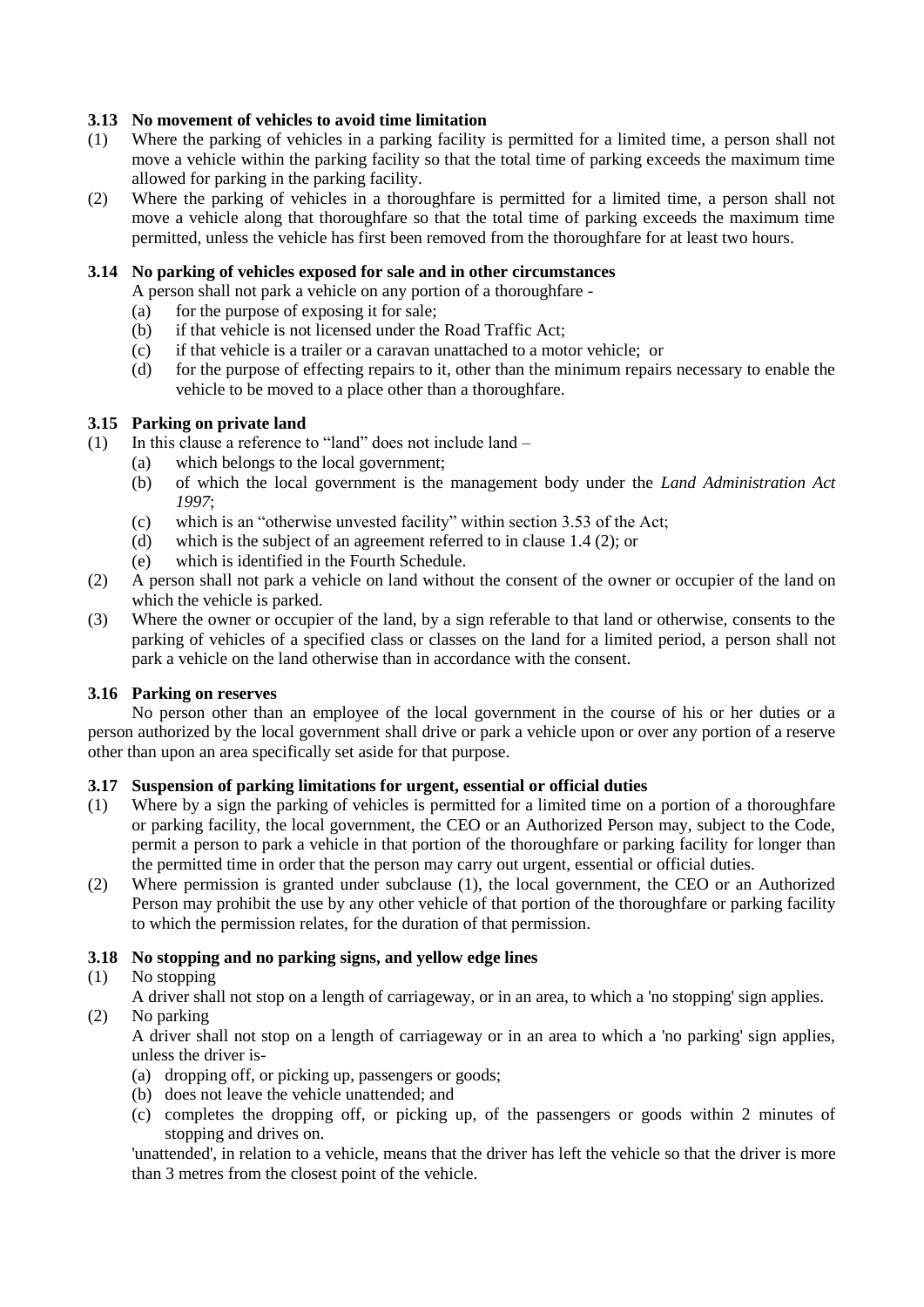(3) No stopping on a carriageway with yellow edge lines

A driver shall not stop at the side of a carriageway marked with a continuous yellow edge line.

# **PART 4 – STOPPING IN ZONES FOR PARTICULAR VEHICLES**

## **4.1 Stopping in a loading zone**

- A person shall not stop a vehicle in a loading zone unless it is:
- (a) a motor vehicle used for commercial or trade purposes engaged in the picking up or setting down of goods; or
- (b) a motor vehicle taking up or setting down passengers,
- but, in any event, shall not remain in that loading zone:
- (c) for longer than a time indicated on the 'loading zone' sign; or
- (d) longer than 30 minutes (if no time is indicated on the sign).

#### **4.2 Stopping in a taxi zone or a bus zone**

- (1) A driver shall not stop in a taxi zone, unless the driver is driving a taxi.
- (2) A driver shall not stop in a bus zone unless the driver is driving a public bus, or a bus of a type that is permitted to stop at the bus zone by information on or with the 'bus zone' sign applying to the bus zone.

#### **4.3 Stopping in a mail zone**

A person shall not stop a vehicle in a mail zone.

#### **4.4 Other limitations in zones**

A person shall not stop a vehicle in a zone to which a traffic sign applies if stopping the vehicle would be contrary to any limitation in respect to classes of persons or vehicles, or specific activities allowed, as indicated by additional words on a traffic sign that applies to the zone.

## **PART 5 – OTHER PLACES WHERE STOPPING IS RESTRICTED**

## **5.1 Stopping In A Shared Zone**

- A driver shall not stop in a shared zone unless:
- (1) the driver stops at a place on a length of carriageway, or in an area, to which a parking control sign applies and the driver is permitted to stop at that place under these Local Laws;
- (2) the driver stops in a parking bay and the driver is permitted to stop in the parking bay under these Local Laws;
- (3) the driver is dropping off, or picking up, passengers or goods; or
- (4) the driver is engaged in door-to-door delivery or collection of goods, or in the collection of waste or garbage.

## **5.2 Double parking**

- (1) A driver shall not stop a vehicle so that any portion of the vehicle is between any other stopped vehicle and the centre of the carriageway.
- (2) This clause does not apply to:
	- (a) a driver stopped in traffic; or
	- (b) a driver angle parking on the side of the carriageway or in a median strip parking area, in accordance with these Local Laws.

## **5.3 Stopping near an obstruction**

A driver shall not stop on a carriageway near an obstruction on the carriageway in a position that further obstructs traffic on the carriageway.

## **5.4 Stopping on a bridge etc.**

- (1) A driver shall not stop a vehicle on a bridge, causeway, ramp or similar structure unless:
	- (a) the carriageway is at least as wide on the structure as it is on each of the approaches and a traffic sign does not prohibit stopping or parking; or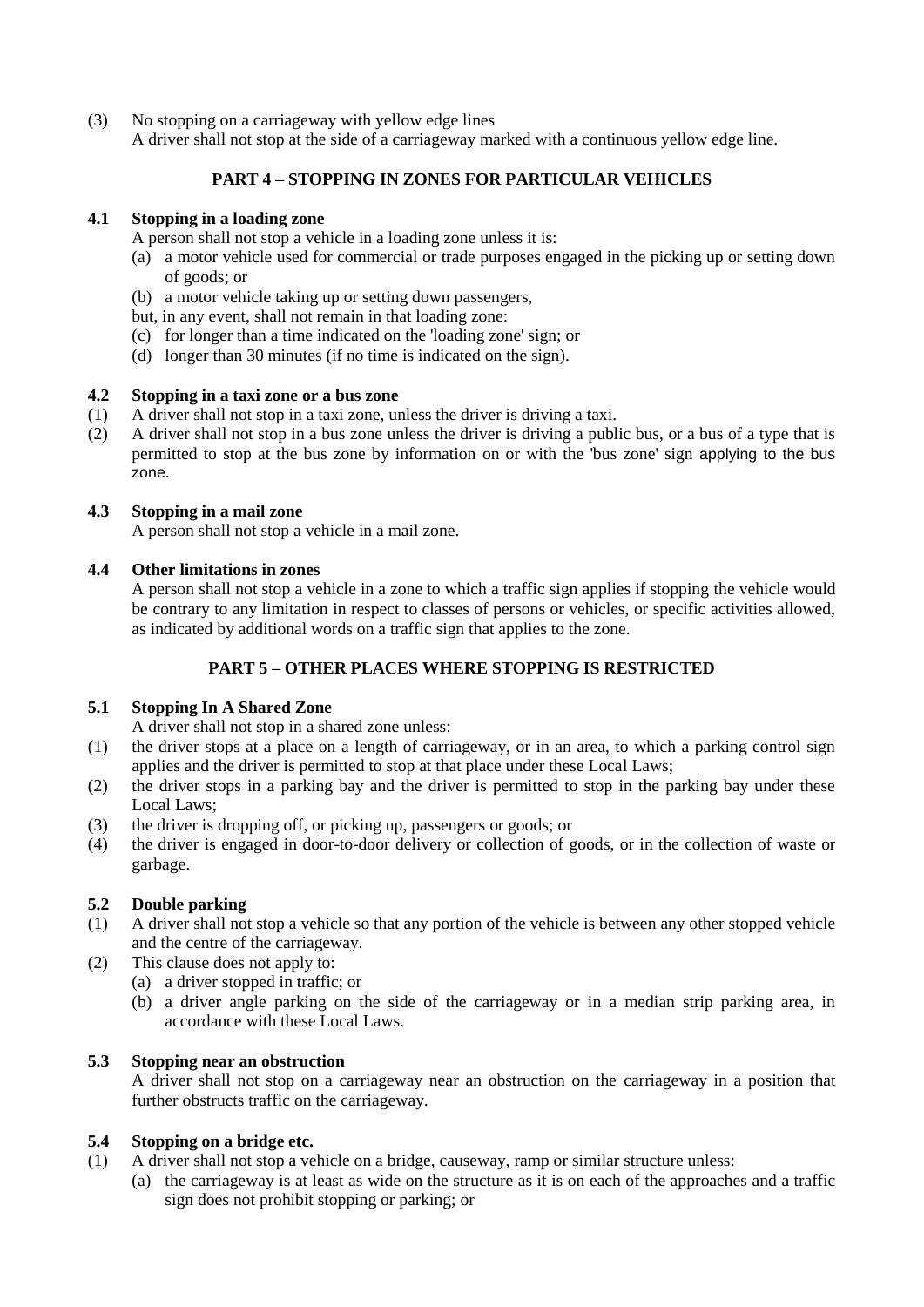(b) the driver stops at a place on a length of carriageway, or in an area, to which a parking control sign applies and the driver is permitted to stop at that place under these Local Laws.

## **5.5 Stopping on crests, curves, etc.**

- (1) Subject to subclause (2), a driver shall not stop a vehicle on, or partly on, a carriageway, in any position where it is not visible to the driver of an overtaking vehicle, from a distance of 50 metres within a built-up area, and from a distance of 150 metres outside a built-up area.
- (2) A driver may stop on a crest or curve on a carriageway that is not in a built-up area if the driver stops at a place on the carriageway, or in an area, to which a parking control sign applies and the driver is permitted to stop at that place under these Local Laws.

#### **5.6 Stopping near a fire hydrant etc**

- (1) A driver shall not stop a vehicle so that any portion of the vehicle is within one metre of a fire hydrant or fire plug, or of any sign or mark indicating the existence of a fire hydrant or fire plug, unless:
	- (a) the driver is driving a public bus, and the driver stops in a bus zone or at a bus stop and does not leave the bus unattended; or
	- (b) the driver is driving a taxi, and the driver stops in a taxi zone and does not leave the taxi unattended.
- (2) In this clause a driver leaves the vehicle 'unattended' if the driver leaves the vehicle so the driver is over 3 metres from the closest point of the vehicle.

#### **5.7 Stopping at or near a bus stop**

- (1) A driver shall not stop a vehicle so that any portion of the vehicle is within 20 metres of the approach side of a bus stop, or within 10m of the departure side of a bus stop, unless:
	- (a) the vehicle is a public bus stopped to take up or set down passengers; or
	- (b) the driver stops at a place on a length of carriageway, or in an area, to which a parking control sign applies and the driver is permitted to stop at that place under these Local Laws.

#### (2) In this clause:

- (a) distances are measured in the direction in which the driver is driving; and
- (b) a trailer attached to a public bus is deemed to be a part of the public bus.

#### **5.8 Stopping on a path, median strip, or traffic island**

The driver of a vehicle (other than a bicycle or an animal) shall not stop so that any portion of the vehicle is on a path, traffic island or median strip, unless the driver stops in an area, to which a parking control sign applies and the driver is permitted to stop at that place under these Local Laws.

# **5.9 Stopping on verge**

- (1) A person shall not:
	- (a) stop a vehicle (other than a bicycle);
	- (b) stop a commercial vehicle or bus, or a trailer or caravan unattached to a motor vehicle; or
	- (c) stop a vehicle during any period when the stopping of vehicles on that verge is prohibited by a sign adjacent and referable to that verge,

so that any portion of it is on a verge.

- (2) Subclause (1)(a) does not apply to the person if he or she is the owner or occupier of the premises adjacent to that verge, or is a person authorised by the occupier of those premises to stop the vehicle so that any portion of it is on the verge.
- (3) Subclause (1)(b) does not apply to a commercial vehicle when it is being loaded or unloaded with reasonable expedition with goods, merchandise or materials collected from or delivered to the premises adjacent to the portion of the verge on which the commercial vehicle is parked, provided no obstruction is caused to the passage of any vehicle or person using a carriageway or a path.

#### **5.10 Obstructing access to and from a path, driveway, etc.**

- (1) A driver shall not stop a vehicle so that any portion of the vehicle is in front of a path, in a position that obstructs access by vehicles or pedestrians to or from that path, unless:
	- (a) the driver is dropping off, or picking up, passengers; or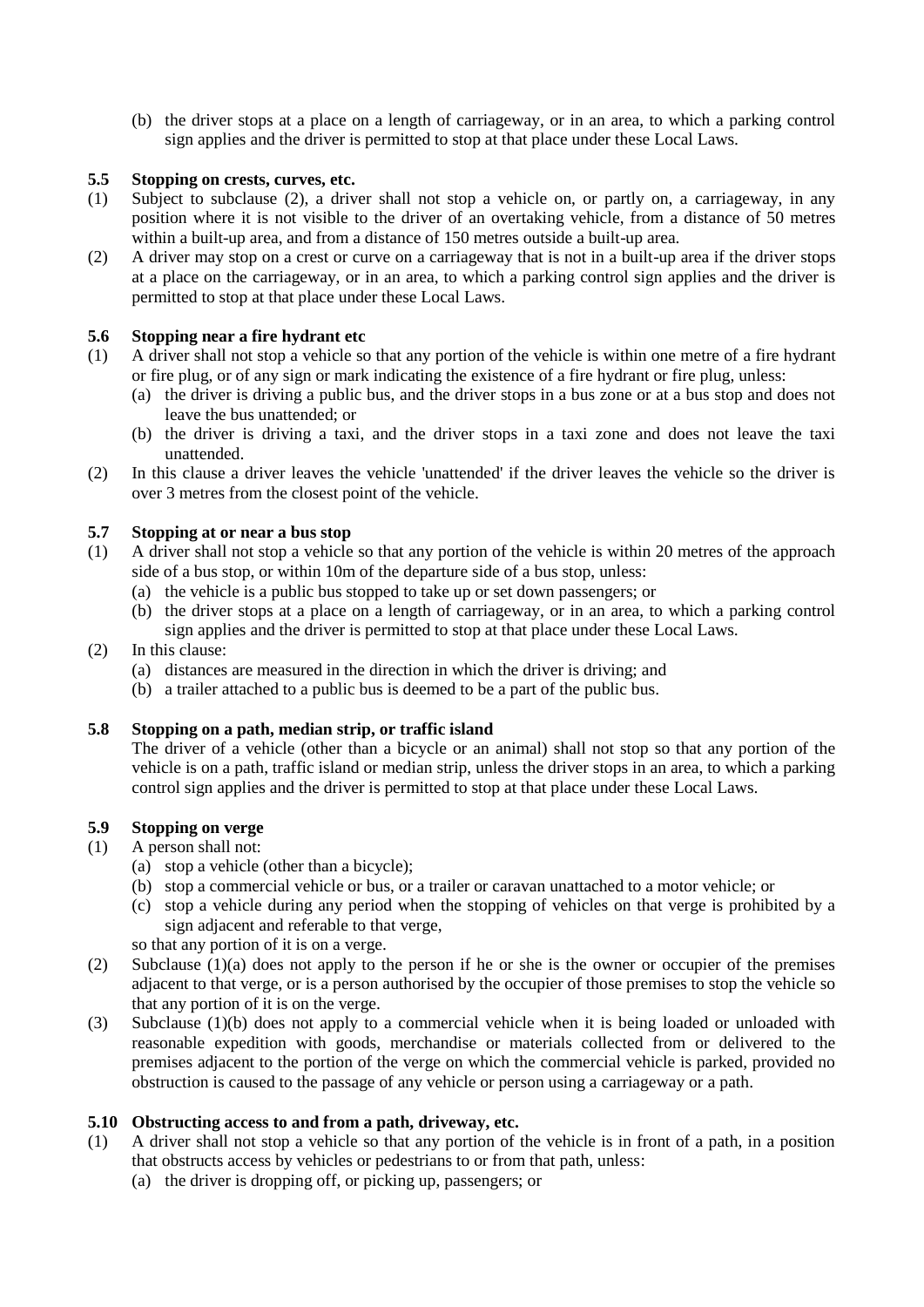- (b) the driver stops in a parking stall and the driver is permitted to stop in the parking stall under these Local Laws.
- (2) A driver shall not stop a vehicle on or across a driveway or other way of access for vehicles travelling to or from adjacent land, unless:
	- (a) the driver is dropping off, or picking up, passengers; or
	- (b) the driver stops in a parking stall and the driver is permitted to stop in the parking stall under these Local Laws.

## **5.11 Stopping near a letter box**

A driver shall not stop a vehicle so that any portion of the vehicle is within 3 metres of a public letter box, unless the driver:

- (a) is dropping off, or picking up, passengers or mail; or
- (b) stops at a place on a length of carriageway, or in an area, to which a parking control sign applies and the driver is permitted to stop at that place under these Local Laws.

#### **5.12 Stopping on a carriageway – heavy and long vehicles**

- (1) A person shall not park a vehicle or any combination of vehicles, that, together with any projection on, or load carried by, the vehicle or combination of vehicles, is 7.5 metres or more in length or exceeds a GVM of 4.5 tonnes:
	- (a) on a carriageway in a built-up area, for any period exceeding one hour, unless engaged in the picking up or setting down of goods; or
	- (b) on a carriageway outside a built-up area, except on the shoulder of the carriageway, or in a truck bay or other area set aside for the parking of goods vehicles.
- (2) Nothing in this clause mitigates the limitations or condition imposed by any other clause or by any local law or traffic sign relating to the parking or stopping of vehicles.

#### **5.13 Stopping on a carriageway with a bicycle parking sign**

The driver of a vehicle (other than a bicycle) shall not stop on a length of carriageway to which a 'bicycle parking' sign applies, unless the driver is dropping off, or picking up, passengers.

#### **5.14 Stopping on a carriageway with motor cycle parking sign**

The driver of a vehicle shall not stop on a length of carriageway, or in an area, to which a 'motor cycle parking' sign applies, or an area marked 'M/C' unless:

- (a) the vehicle is a motor cycle; or
- (b) the driver is dropping off, or picking up, passengers.

## **5.15 Stopping in a parking stall for people with disabilities**

- (1) A driver shall not stop in a parking area for people with disabilities unless:
	- (a) the driver's vehicle displays an ACROD sticker; and
	- (b) either the driver or the passenger in that vehicle is a person with disabilities.
- (2) In this clause a 'parking area for people with disabilities' is a length or area:
	- (a) to which a 'permissive parking' sign displaying a people with disabilities symbol applies;
	- (b) to which a 'people with disabilities parking' sign applies;
	- (c) indicated by a road marking (a 'people with disabilities road marking') that consists of, or includes, a people with disabilities symbol; or
	- (d) set aside within a parking region as a 'parking stall for use of a disabled person' under the Local Government (Parking for Disabled Persons) Regulations 1988."

## **PART 6 - MISCELLANEOUS**

#### **6.1 Removal of notices on vehicle**

A person, other than the driver of the vehicle or a person acting under the direction of the driver of the vehicle, shall not remove from the vehicle any notice put on the vehicle by an Authorized Person.

#### **6.2 Unauthorized signs and defacing of signs**

A person shall not without the authority of the local government -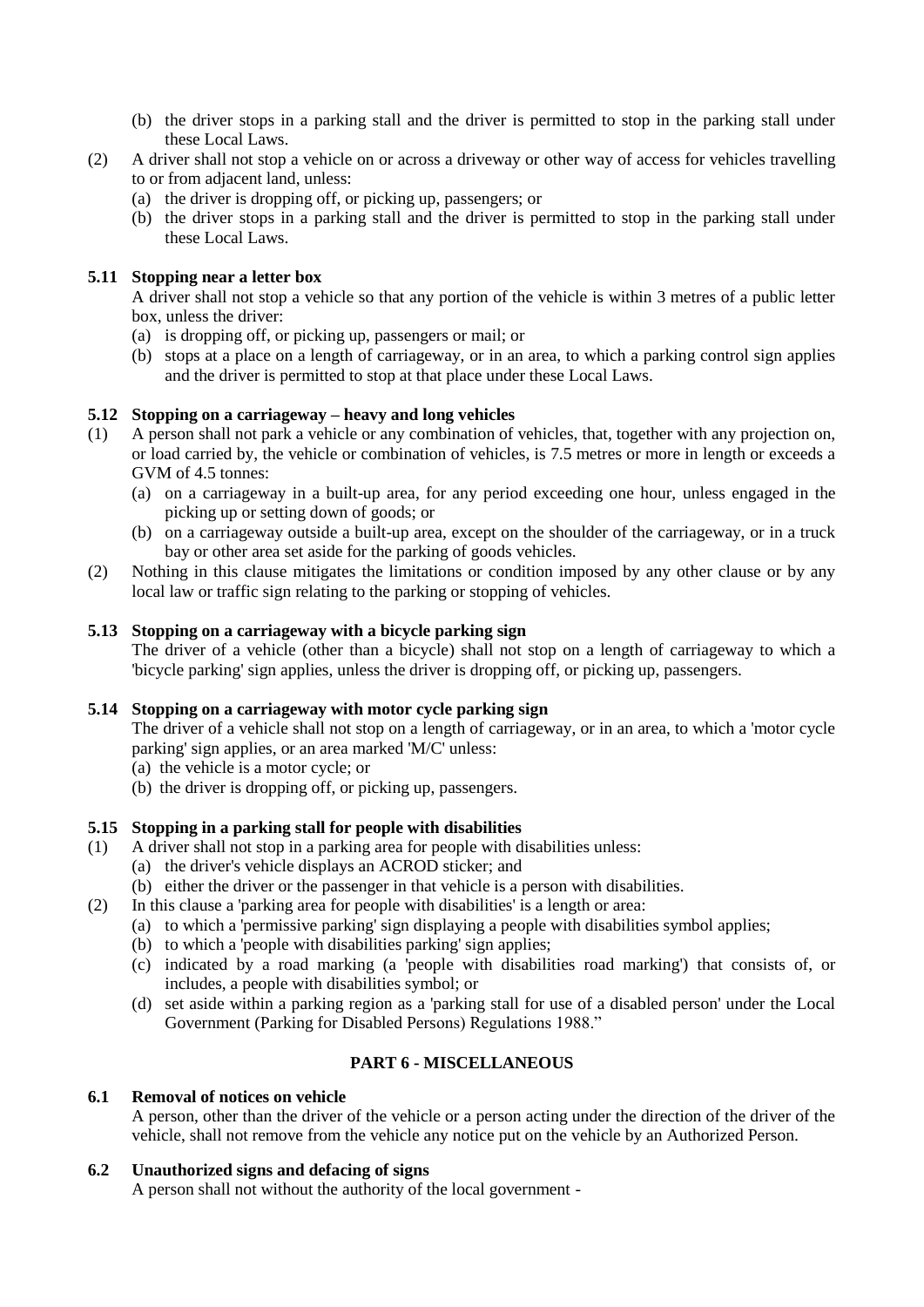- (a) mark, set up or exhibit a sign purporting to be or resembling a sign marked, set up or exhibited by the local government under this Local Law;
- (b) remove, deface or misuse a sign or property, set up or exhibited by the local government under this Local Law or attempt to do any such act; or
- (c) affix a board, sign, placard, notice or other thing to or paint or write upon any part of a sign set up or exhibited by the local government under this Local Law.

#### **6.3 Signs must be complied with**

An inscription or symbol on a sign operates and has effect according to its tenor and a person contravening the direction on a sign commits an offence under this Local Law.

#### **6.4 General provisions about signs**

- (1) A sign marked, erected, set up, established or displayed on or near a thoroughfare is, in the absence of evidence to the contrary presumed to be a sign marked, erected, set up, established or displayed under the authority of this Local Law.
- (2) The first three letters of any day of the week when used on a sign indicate that day of the week.

#### **6.5 Special purpose and emergency vehicles**

Notwithstanding anything to the contrary in this Local Law, the driver of -

- (a) a special purpose vehicle may, only in the course of his or her duties and when it is expedient and safe to do so, stop, or park the vehicle in any place, at any time; and
- (b) an emergency vehicle may, in the course of his or her duties and when it is expedient and safe to do so or where he or she honestly and reasonably believes that it is expedient and safe to do so, stop, or park the vehicle at any place, at any time.

#### **6.6 Vehicles not to obstruct a public place**

- (1) A person shall not leave a vehicle, or any part of a vehicle, in a public place so that it obstructs the use of any part of that public place without the permission of the local government or unless authorized under any written law.
- (2) A person will not contravene subclause (1) where the vehicle is left for a period not exceeding 24 hours.

#### **PART 7 - PENALTIES**

#### **7.1 Offences and penalties**

- (1) Any person who fails to do anything required or directed to be done under this Local Law, or who does anything which under this Local Law that person is prohibited from doing, commits an offence.
- (2) An offence against any provision of this Local Law is a prescribed offence for the purposes of section 9.16(1) of the Act.
- (3) Any person who commits an offence under this Local Law shall be liable, upon conviction, to a penalty not exceeding \$1,000, and if the offence is of a continuing nature, to an additional penalty not exceeding \$100 for each day or part of a day during which the offence has continued.
- (4) The amount appearing in the final column of the Second Schedule directly opposite a clause specified in that Schedule is the modified penalty for an offence against that clause.

#### **7.2 Averment on complaint as to clause 1.4 (2) agreement**

An averment on a complaint that this Local Law applies to a parking facility or a parking station under an agreement referred to in clause 1.4 (2), shall be sufficient proof that this Local Law applies to that facility or station, unless there is proof to the contrary that such an agreement does not exist.

#### **7.3 Form of notices**

For the purposes of this Local Law -

- (a) the form of the notice referred to in section 9.13 of the Act is that of Form 1 in the Third Schedule;
- (b) the form of the infringement notice referred to in section 9.17 of the Act is that of Form 2 in the Third Schedule;
- (c) the form of the infringement notice referred to in section 9.17 of the Act which incorporates the notice referred to in section 9.13 of the Act, is that of Form 3 in the Third Schedule; and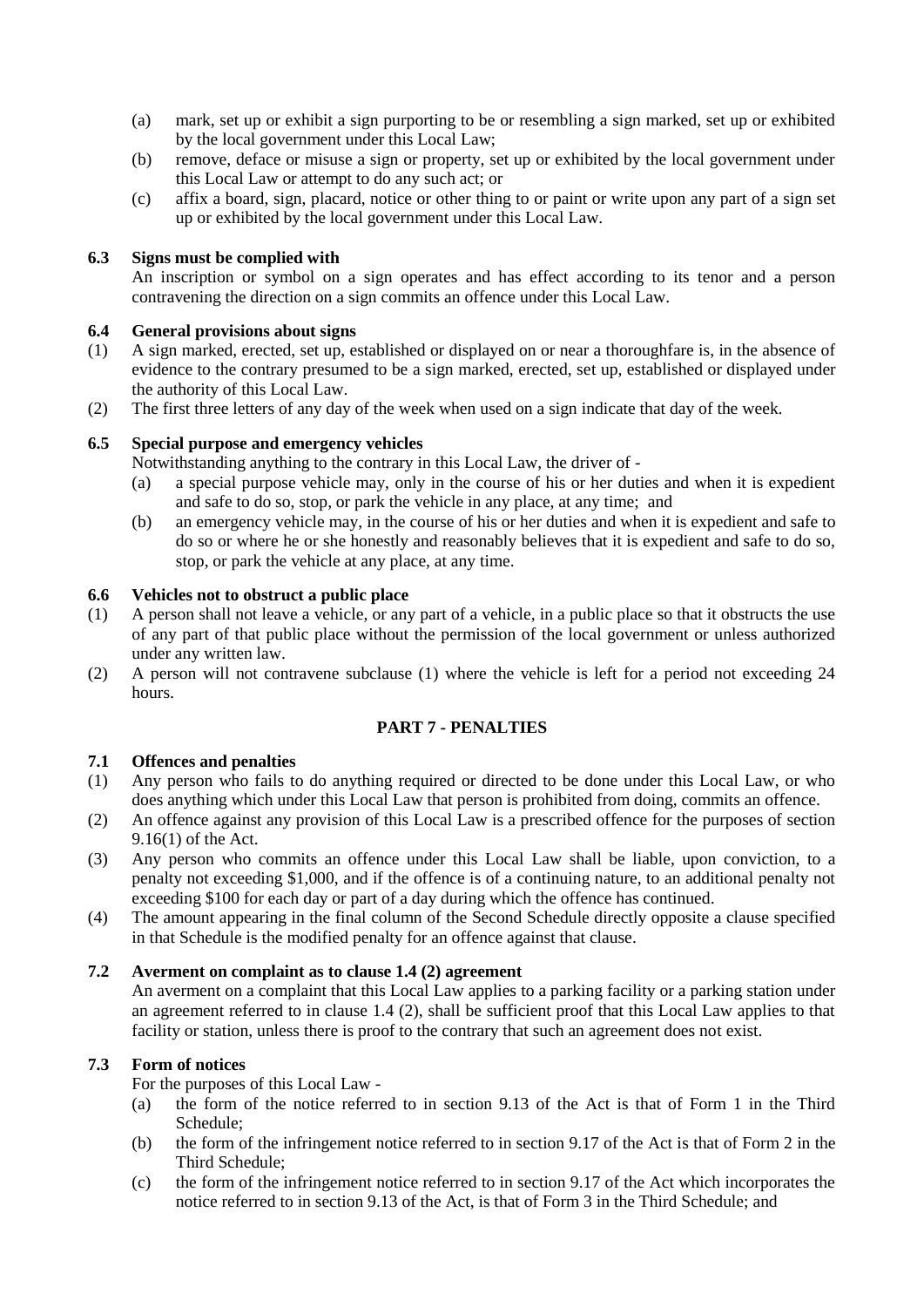(d) the form of the notice referred to in section 9.20 of the Act is that of Form 4 in the Third Schedule.

#### **FIRST SCHEDULE**

#### **PARKING REGION**

The parking region is the whole of the district, but excludes the following portions of the district -

- (a) the approach and departure prohibition areas of all existing and future traffic control signal installations as determined by the Commissioner of Main Roads;
- (b) prohibition areas applicable to all existing and future bridges and subways as determined by the Commissioner of Main Roads; and
- (c) any thoroughfare which comes under the control of the Commissioner of Main Roads unless the control of parking and parking facilities on that thoroughfare has been delegated by the Commissioner of Main Roads to the local government.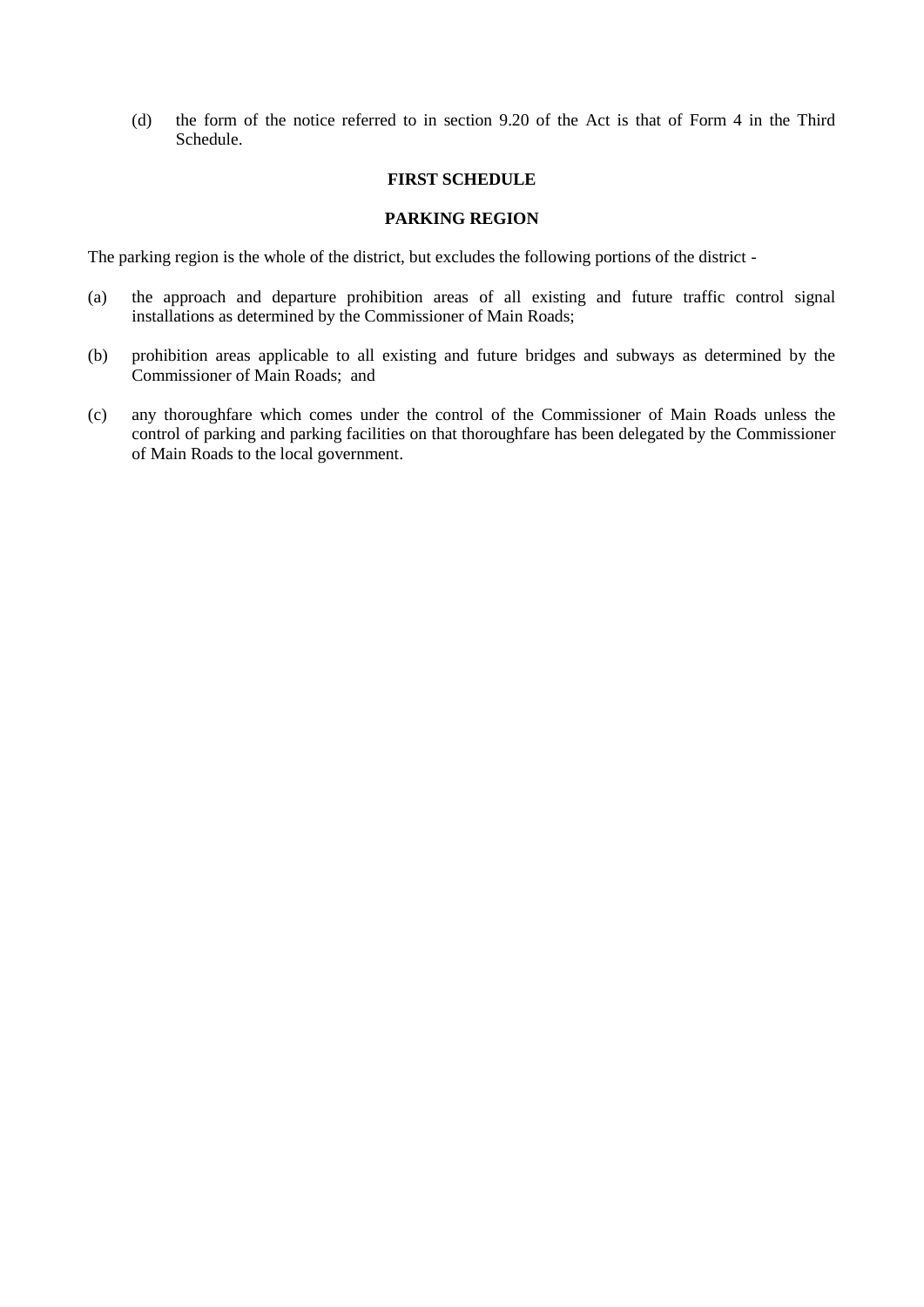# **SECOND SCHEDULE**

# **PRESCRIBED OFFENCES**

## **Parking And Parking Facilities Local Law**

| <b>ITEM</b><br>NO. | <b>CLAUSE NO.</b>      | <b>NATURE OF OFFENCE</b>                                                                  | <b>MODIFIED</b><br>PENALTY <sup>\$</sup> |
|--------------------|------------------------|-------------------------------------------------------------------------------------------|------------------------------------------|
| $\mathbf{1}$       | 2.2                    | Failure to park wholly within parking stall                                               | 40                                       |
| $\overline{2}$     | 2.2(4)                 | Failure to park within parking stall in the direction of the movement<br>of traffic       | 40                                       |
| 3                  | 2.4(1)(a)              | Causing obstruction in parking station                                                    | 50                                       |
| $\overline{4}$     | 2.4(1)(b)              | Parking contrary to sign in parking station                                               | 50                                       |
| 5                  | 2.4(1)(c)              | Parking contrary to directions of Authorized Person                                       | 50                                       |
| 6                  | 2.4(1)(d)              | Parking or attempting to park a vehicle in a parking stall occupied by<br>another vehicle | 40                                       |
| 7                  | 3.2(1)(a)              | Parking wrong class of vehicle                                                            | 40                                       |
| 8                  | 3.2(1)(b)              | Parking by persons of a different class                                                   | 45                                       |
| 9                  | 3.2(1)(c)              | Parking during prohibited period                                                          | 45                                       |
| 10                 | 3.2(2)(a)              | Parking in no parking area                                                                | 50                                       |
| 11                 | 3.2(2)(b)              | Parking contrary to signs or limitations                                                  | 40                                       |
| 12                 | 3.2(2)(c)              | Parking vehicle in motor cycle only area                                                  | 40                                       |
| 13                 | 3.2(3)                 | Parking motor cycle in stall not marked 'M/C'                                             | 40                                       |
| 14                 | 3.2(4)                 | Parking without permission in an area designated for 'Authorised<br>Vehicles Only'        | 45                                       |
| 15                 | 3.3(a)                 | Failure to park on the left of two-way carriageway                                        | 40                                       |
| 16                 | 3.3(b)                 | Failure to park on boundary of one-way carriageway                                        | 40                                       |
| 17                 | $3.3(a)$ or<br>3.3(b)  | Parking against the flow of traffic                                                       | 45                                       |
| 18                 | 3.3(c)                 | Parking when distance from farther boundary less than 3 metres                            | 45                                       |
| 19                 | 3.3(d)                 | Parking closer than 1.2 metre from another vehicle                                        | 40                                       |
| 20                 | 3.3(e)                 | Causing obstruction                                                                       | 50                                       |
| 21                 | 3.5(b)                 | Failure to park at approximate right angle                                                | 40                                       |
| 22                 | 3.6(2)                 | Failure to park at an appropriate angle                                                   | 40                                       |
| 23                 | $3.7(2)(a)$ and<br>5.2 | Double parking                                                                            | 45                                       |
| 24                 | 3.7(2)(b)              | Parking on or adjacent to a median strip                                                  | 40                                       |
| 25                 | 3.7(2)(c)              | Denying access to private drive or right of way                                           | 45                                       |
| 26                 | 3.7(2)(d)              | Parking beside excavation or obstruction so as to obstruct traffic                        | 50                                       |
| 27                 | 3.7(2)(e)              | Parking within 10 metres of traffic island                                                | 45                                       |
| 28                 | 3.7(2)(f)              | Parking on footpath/pedestrian crossing                                                   | 50                                       |
| 29                 | 3.7(2)(h)              | Parking contrary to continuous line markings                                              | 45                                       |
| 30                 | 3.7(2)(i)              | Parking on intersection                                                                   | 45                                       |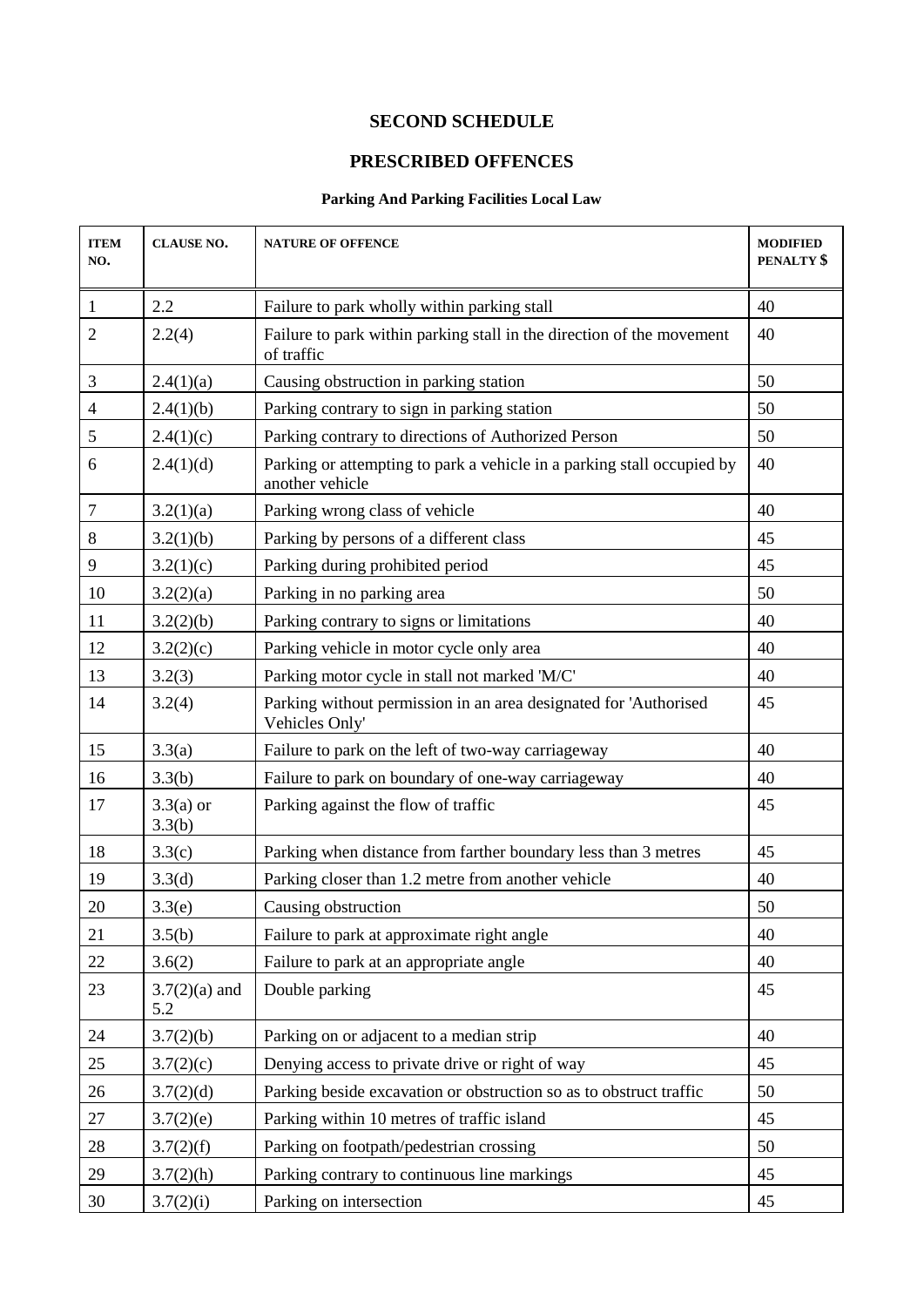| 31 | 3.7(2)(j)             | Parking within 1 metre of fire hydrant or fire plug                                                           | 50  |
|----|-----------------------|---------------------------------------------------------------------------------------------------------------|-----|
| 32 | 3.7(2)(k)             | Parking within 3 metres of public letter box                                                                  | 45  |
| 33 | 3.7(2)(1)             | Parking within 10 metres of intersection                                                                      | 45  |
| 34 | $3.7(3)(a)$ or<br>(b) | Parking vehicle within 10 metres of departure side of bus stop,<br>children's crossing or pedestrian crossing | 50  |
| 35 | $3.7(4)(a)$ or<br>(b) | Parking vehicle within 20 metres of approach side of bus stop,<br>children's crossing or pedestrian crossing  | 50  |
| 36 | 3.7(4)(c)             | Parking vehicle within 20 metres of approach side or departure side<br>of railway level crossing              | 50  |
| 37 | 3.11                  | Parking contrary to direction of Authorized Person                                                            | 50  |
| 38 | 3.12(2)               | Removing mark of Authorized Person                                                                            | 55  |
| 39 | 3.13                  | Moving vehicle to avoid time limitation                                                                       | 40  |
| 40 | 3.14(a)               | Parking in thoroughfare for purpose of sale                                                                   | 40  |
| 41 | 3.14(b)               | Parking unlicensed vehicle in thoroughfare                                                                    | 40  |
| 42 | 3.14(c)               | Parking a trailer/caravan on a thoroughfare                                                                   | 40  |
| 43 | 3.14(d)               | Parking in thoroughfare for purpose of repairs                                                                | 40  |
| 44 | 3.15(2)               | Parking on land that is not a parking facility without consent                                                | 55  |
| 45 | 3.15(3)               | Parking on land not in accordance with consent                                                                | 40  |
| 46 | 3.16                  | Driving or parking on reserve                                                                                 | 40  |
| 47 | 3.18(1)               | Stopping contrary to a 'no stopping' sign                                                                     | 40  |
| 48 | 3.18(2)               | Parking contrary to a 'no parking' sign                                                                       | 40  |
| 49 | 3.18(3)               | Stopping within continuous yellow lines                                                                       | 40  |
| 50 | 4.1                   | Stopping unlawfully in a loading zone                                                                         | 40  |
| 51 | 4.2                   | Stopping unlawfully in a taxi zone or bus zone                                                                | 40  |
| 52 | 4.3                   | Stopping unlawfully in a mail zone                                                                            | 40  |
| 53 | 4.4                   | Stopping in a zone contrary to a sign                                                                         | 40  |
| 54 | 5.1                   | Stopping in a shared zone                                                                                     | 40  |
| 55 | 5.3                   | Stopping near an obstruction                                                                                  | 45  |
| 56 | 5.5                   | Stopping on crests/curves etc                                                                                 | 55  |
| 57 | 5.6                   | Stopping near fire hydrant                                                                                    | 55  |
| 58 | 5.7                   | Stopping near bus stop                                                                                        | 45  |
| 59 | 5.8                   | Stopping on path, median strip or traffic island                                                              | 40  |
| 60 | 5.9                   | Stopping on verge                                                                                             | 40  |
| 61 | 5.10                  | Obstructing path, a driveway etc                                                                              | 40  |
| 62 | 5.11                  | Stopping near letter box                                                                                      | 40  |
| 63 | 5.12                  | Stopping heavy or long vehicles on carriageway                                                                | 45  |
| 64 | 5.13                  | Stopping in bicycle parking area                                                                              | 40  |
| 65 | 5.14                  | Stopping in motorcycle parking area                                                                           | 40  |
| 66 | 5.15                  | Stopping in disabled parking area                                                                             | 120 |
| 67 | 6.6                   | Leaving vehicle so as to obstruct a public place                                                              | 50  |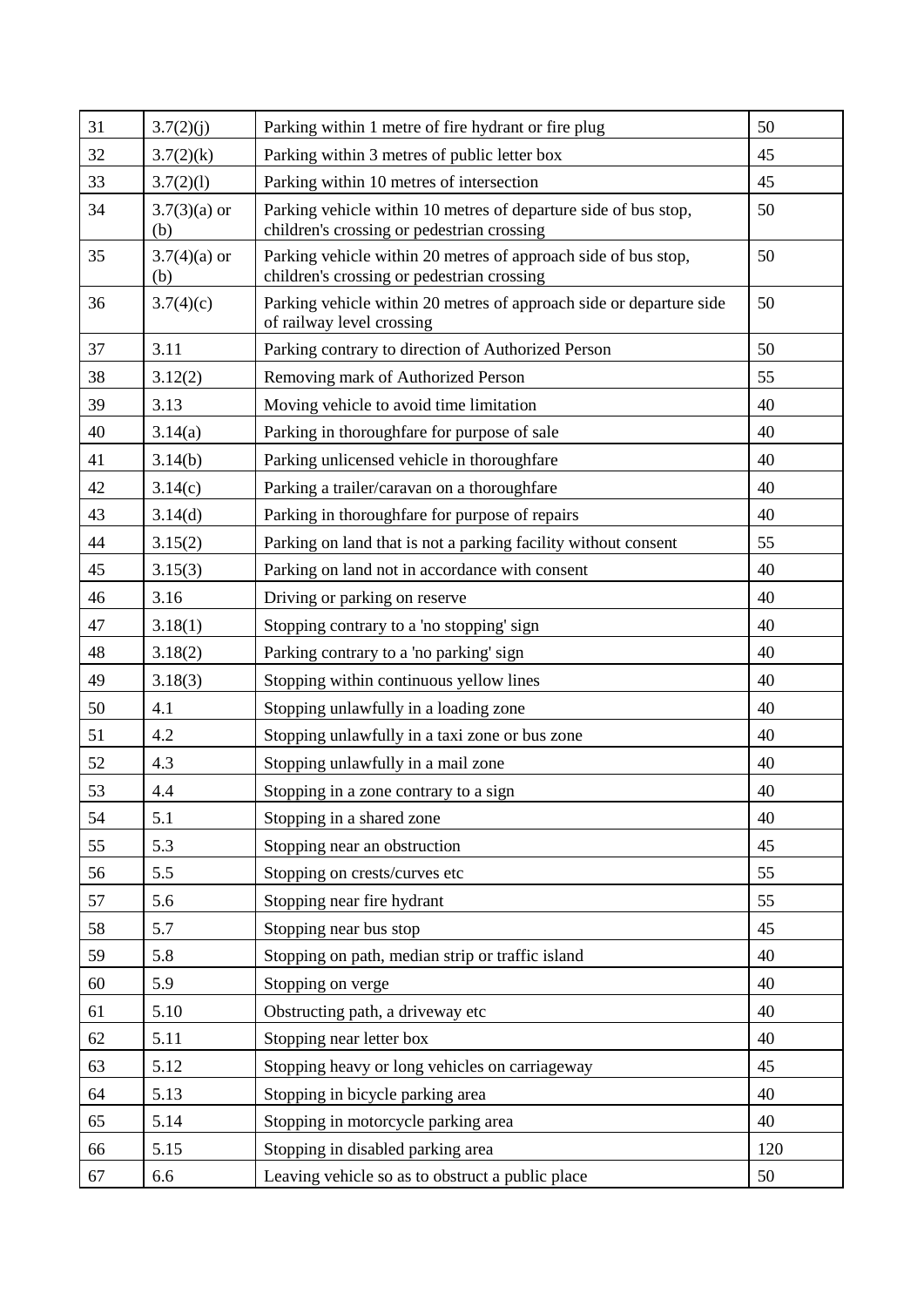#### **LOCAL GOVERNMENT ACT 1995**

#### **FORM 1**

#### **PARKING AND PARKING FACILITIES LOCAL LAW NOTICE TO OWNER OF VEHICLE INVOLVED IN OFFENCE**

|     | Date  /  / |
|-----|------------|
| To: |            |
|     |            |
|     |            |
|     |            |
|     |            |
|     |            |
|     |            |
|     |            |
|     |            |
|     |            |
|     |            |
|     |            |

#### contrary to clause ................ of the **Parking and Parking Facilities Local Law.**

You are required under section 9.13 of the *Local Government Act 1995* to identify the person who was the driver or person in charge of the vehicle at the time when the offence is alleged to have been committed.

If you do not prove otherwise, you will be deemed to have committed the offence unless:

- (a) within 28 days after being served with this notice;
	- (i) you inform the Chief Executive Officer or another authorized officer of the local government as to the identity and address of the person who was the driver or person in charge of the vehicle at the time the offence is alleged to have been committed; and
	- (ii) you satisfy the Chief Executive Officer that the vehicle had been stolen, or was being unlawfully used, at the time the offence is alleged to have been committed;
- or
- (b) you were given an infringement notice for the alleged offence and the modified penalty specified in it is paid within 28 days after the notice was given or such further time as is allowed.
- (5) .................................................................
- (6) ..............................................................................................................................................………

Insert:<br> $(1)$ 

- Name of owner or "the owner"
- (2) Address of owner (not required if owner not named)
- $(3)$  Time of alleged offence
- (4) Location of alleged offence
- (5) Signature of authorized person
- (6) Name and title of authorized person giving notice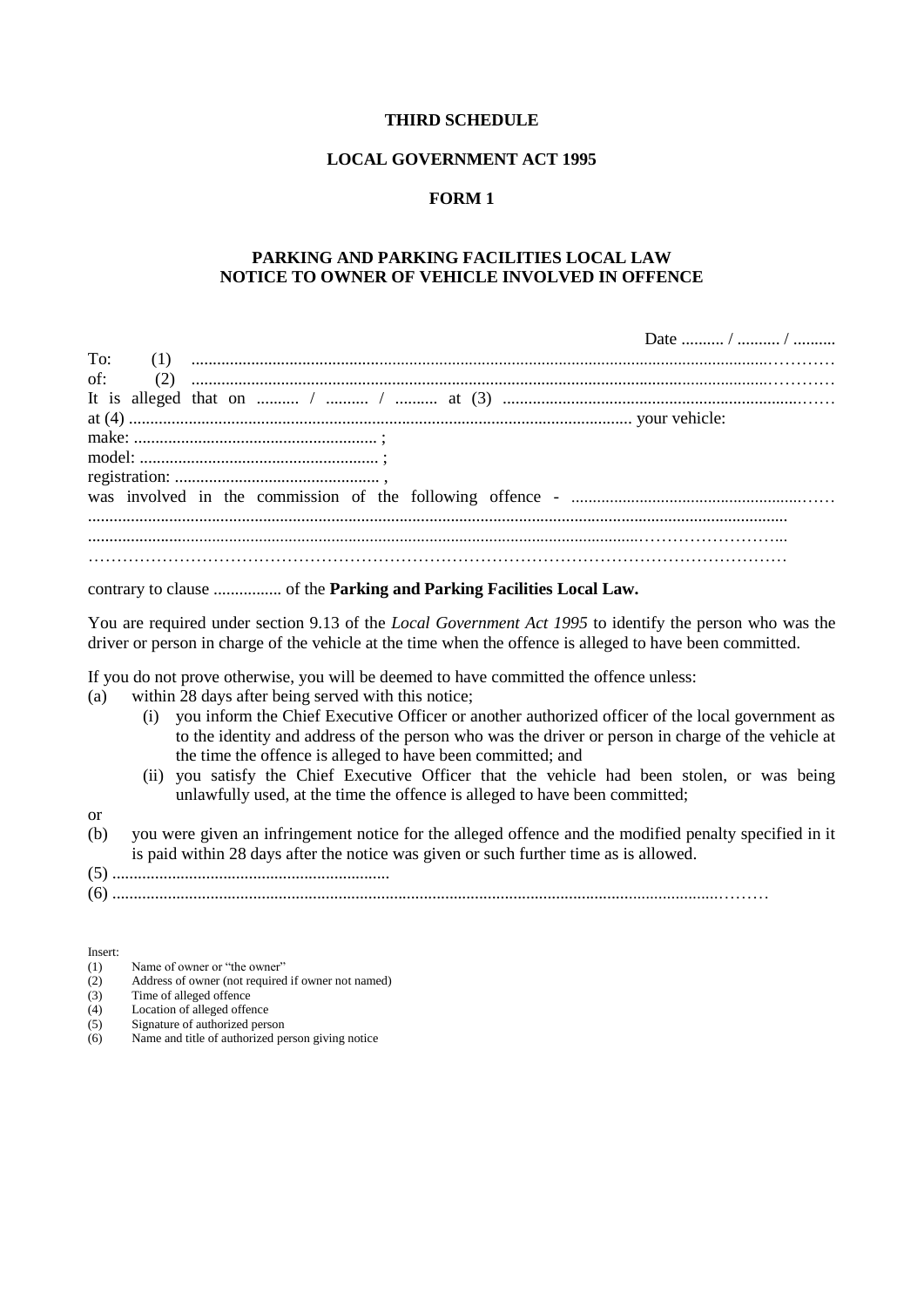#### **LOCAL GOVERNMENT ACT 1995**

#### **FORM 2**

#### **PARKING AND PARKING FACILITIES LOCAL LAW INFRINGEMENT NOTICE**

 $S<sub>criol</sub> N<sub>o</sub>$ 

|                        | $\mathcal{F}$ . The state of $\mathcal{F}$ |
|------------------------|--------------------------------------------|
|                        | Date  /  /                                 |
| To:                    |                                            |
| of:                    |                                            |
|                        |                                            |
|                        |                                            |
|                        |                                            |
| in respect of vehicle: |                                            |
|                        |                                            |
|                        |                                            |
|                        |                                            |
|                        | you committed the following offence -      |
|                        |                                            |
|                        |                                            |
|                        |                                            |
|                        |                                            |
|                        |                                            |

The modified penalty for the offence is \$ ...............

If you do not wish to have a complaint of the alleged offence heard and determined by a court, the amount of the modified penalty may be paid to an authorized person at (5) ........................................... within a period of 28 days after the giving of this notice.

If you take no action this infringement notice may be registered with the Fines Enforcement Registry after which your driver's licence or any vehicle licence held by you may be suspended. If the matter is registered with the Registry additional costs will also be payable.

If the above address is not your current address, or if you change your address, it is important that you advise us immediately. Failure to do so may result in your driver's licence or any vehicle licence you hold being suspended without your knowledge.

(6) .............................................................. (7) ...............................................................................................................................................……

Insert:<br> $(1)$ 

- Name of alleged offender or "the owner"
- (2) Address of alleged offender
- (3) Time of alleged offence<br>(4) Location of alleged offen Location of alleged offence
- (5) Place where modified penalty may be paid
- (6) Signature of authorized person<br>(7) Name and title of authorized per
- Name and title of authorized person giving notice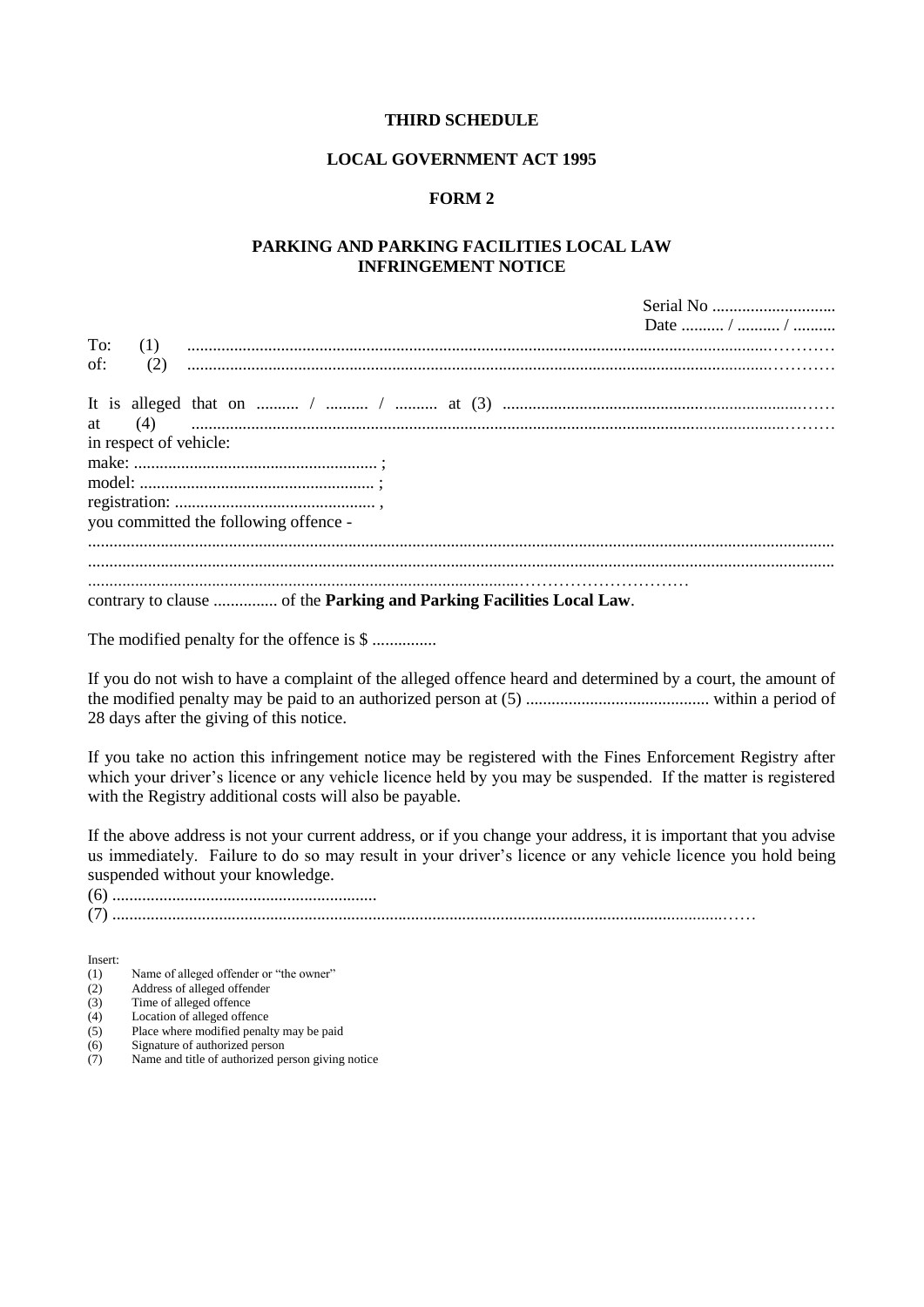#### **LOCAL GOVERNMENT ACT 1995**

#### **FORM 3**

## **PARKING AND PARKING FACILITIES LOCAL LAW INFRINGEMENT NOTICE**

|                                                                                                                                                                                                                          | Date  /  / |
|--------------------------------------------------------------------------------------------------------------------------------------------------------------------------------------------------------------------------|------------|
| To:<br>(1)                                                                                                                                                                                                               |            |
|                                                                                                                                                                                                                          |            |
| of:<br>(2)                                                                                                                                                                                                               |            |
| It is alleged that on $\ldots$ $\ldots$ $\ldots$ $\ldots$ $\ldots$ $\ldots$ at (3) $\ldots$ $\ldots$ $\ldots$ $\ldots$ $\ldots$ $\ldots$ $\ldots$ $\ldots$ $\ldots$ $\ldots$ $\ldots$ $\ldots$<br>in respect of vehicle: |            |
| you committed the following offence -                                                                                                                                                                                    |            |
|                                                                                                                                                                                                                          |            |
|                                                                                                                                                                                                                          |            |
|                                                                                                                                                                                                                          |            |

The modified penalty for the offence is \$ ...............

If you do not wish to have a complaint of the alleged offence heard and determined by a court, the amount of the modified penalty may be paid to an authorized person at (5) ........................... within a period of 28 days after the giving of this notice.

Unless within 28 days after being served with this notice -

- (a) you pay the modified penalty; or
- (b) you:
	- (i) inform the Chief Executive Officer or another authorized officer of the local government as to the identity and address of the person who was the driver or person in charge of the above vehicle at the time the offence is alleged to have been committed; or
	- (ii) satisfy the Chief Executive Officer that the above vehicle had been stolen or was being unlawfully used at the time the offence is alleged to have been committed,

you will, in the absence of proof to the contrary, be deemed to have committed the above offence and court proceedings may be instituted against you.

If you take no action this infringement notice may be registered with the Fines Enforcement Registry after which your driver's licence or any vehicle licence held by you may be suspended. If the matter is registered with the Registry additional costs will also be payable.

If the above address is not your current address, or if you change your address, it is important that you advise us immediately. Failure to do so may result in your driver's licence or any vehicle licence you hold being suspended without your knowledge.

- (2) Address of owner (not required if owner not named)
- (3) Time of alleged offence<br>(4) Location of alleged offer
- (4) Location of alleged offence<br>(5) Place where modified penal
- Place where modified penalty may be paid
- (6) Signature of authorized person
- (7) Name and title of authorized person giving notice

<sup>(6) .............................................................</sup> (7) ............................................................................................................................................................………………...

Insert:<br> $(1)$ 

Name of owner or "the owner"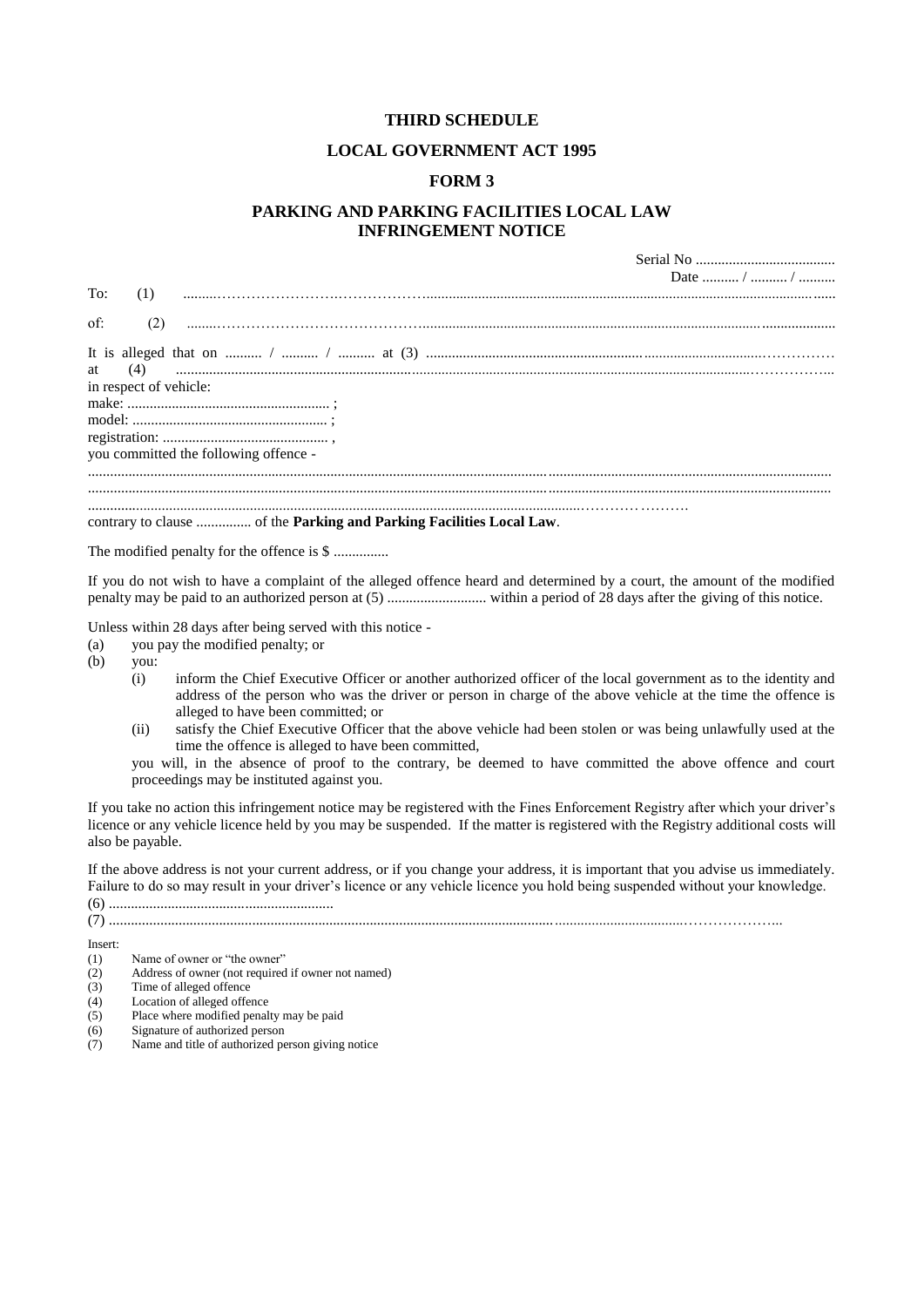#### **LOCAL GOVERNMENT ACT 1995**

# FORM 4

# PARKING AND PARKING FACILITIES LOCAL LAW WITHDRAWAL OF INFRINGEMENT NOTICE

|                                                                                 | Date  /  / |
|---------------------------------------------------------------------------------|------------|
| To:<br>(1)<br>of:<br>(2)                                                        |            |
| in respect of vehicle:                                                          |            |
|                                                                                 |            |
| for                                                                             |            |
|                                                                                 |            |
| has been withdrawn.                                                             |            |
|                                                                                 |            |
| * has been paid and a refund is enclosed.                                       |            |
| has not been paid and should not be paid.<br>$\ast$<br>* delete as appropriate. |            |
|                                                                                 |            |
|                                                                                 |            |
|                                                                                 |            |

Insert:

Name of alleged offender to whom infringement notice was given or "the owner".<br>Address of alleged offender.<br>Signature of authorized person<br>Name and title of authorized person giving notice

(1)<br>(2)<br>(3)<br>(4)